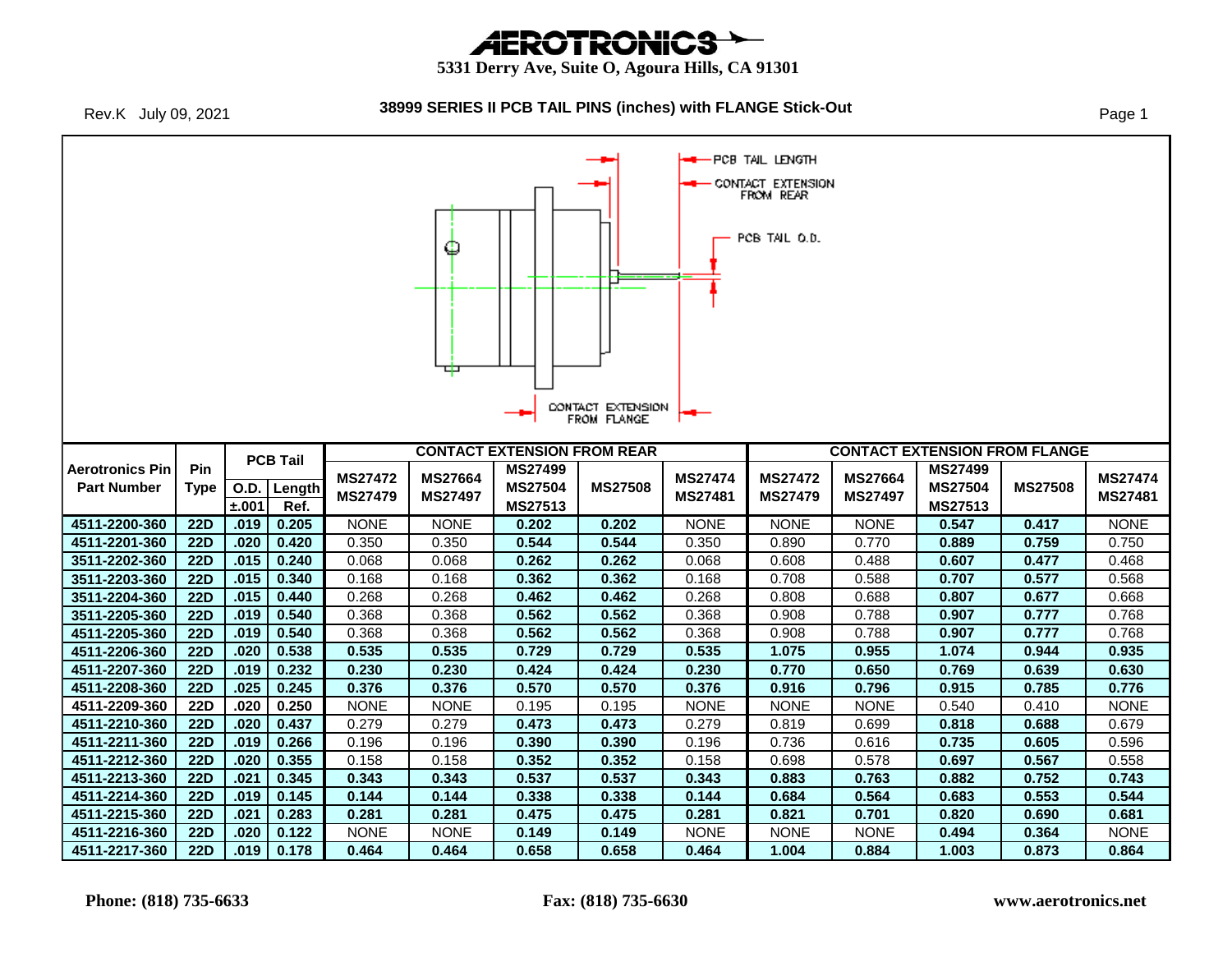

Rev.K July 09, 2021

|                                              |                    |       | <b>PCB Tail</b>       |                                  |                                  | <b>CONTACT EXTENSION FROM REAR</b>          |                |                           |                                  |                           |                                             | <b>CONTACT EXTENSION FROM FLANGE</b> |                           |
|----------------------------------------------|--------------------|-------|-----------------------|----------------------------------|----------------------------------|---------------------------------------------|----------------|---------------------------|----------------------------------|---------------------------|---------------------------------------------|--------------------------------------|---------------------------|
| <b>Aerotronics Pin</b><br><b>Part Number</b> | Pin<br><b>Type</b> | ±.001 | O.D.   Length<br>Ref. | <b>MS27472</b><br><b>MS27479</b> | <b>MS27664</b><br><b>MS27497</b> | <b>MS27499</b><br><b>MS27504</b><br>MS27513 | <b>MS27508</b> | <b>MS27474</b><br>MS27481 | <b>MS27472</b><br><b>MS27479</b> | MS27664<br><b>MS27497</b> | <b>MS27499</b><br><b>MS27504</b><br>MS27513 | <b>MS27508</b>                       | <b>MS27474</b><br>MS27481 |
| 4511-2218-360                                | $\overline{22D}$   | .020  | 0.336                 | 0.363                            | 0.363                            | 0.557                                       | 0.557          | 0.363                     | 0.903                            | 0.783                     | 0.902                                       | 0.772                                | 0.763                     |
| 4511-2220-360                                | <b>22D</b>         | .019  | 0.276                 | 0.285                            | 0.285                            | 0.479                                       | 0.479          | 0.285                     | 0.825                            | 0.705                     | 0.824                                       | 0.694                                | 0.685                     |
| 4511-2221-360                                | <b>22D</b>         | .020  | 0.283                 | 1.049                            | 1.049                            | 1.243                                       | 1.243          | 1.049                     | 1.589                            | 1.469                     | 1.588                                       | 1.458                                | 1.449                     |
| 4511-2223-360                                | 22D                | .025  | 0.365                 | 0.471                            | 0.471                            | 0.665                                       | 0.665          | 0.471                     | 1.011                            | 0.891                     | 1.010                                       | 0.880                                | 0.871                     |
| 4511-2225-360                                | <b>22D</b>         | .019  | 0.492                 | 0.424                            | 0.424                            | 0.618                                       | 0.618          | 0.424                     | 0.964                            | 0.844                     | 0.963                                       | 0.833                                | 0.824                     |
| 4511-2226-360                                | <b>22D</b>         | .024  | 0.114                 | <b>NONE</b>                      | <b>NONE</b>                      | 0.130                                       | 0.130          | <b>NONE</b>               | <b>NONE</b>                      | <b>NONE</b>               | 0.475                                       | 0.345                                | <b>NONE</b>               |
| 4511-2227-360                                | <b>22D</b>         | .027  | 0.227                 | 0.472                            | 0.472                            | 0.666                                       | 0.666          | 0.472                     | 1.012                            | 0.892                     | 1.011                                       | 0.881                                | 0.872                     |
| 4511-2228-360                                | <b>22D</b>         | .025  | 0.396                 | 0.041                            | 0.041                            | 0.235                                       | 0.235          | 0.041                     | 0.581                            | 0.461                     | 0.580                                       | 0.450                                | 0.441                     |
| 4511-2229-360                                | 22D                | .030  | 0.300                 | 0.364                            | 0.364                            | 0.558                                       | 0.558          | 0.364                     | 0.904                            | 0.784                     | 0.903                                       | 0.773                                | 0.764                     |
| 4511-2230-360                                | $\overline{22D}$   | .020  | 0.220                 | 0.054                            | 0.054                            | 0.248                                       | 0.248          | 0.054                     | 0.594                            | 0.474                     | 0.593                                       | 0.463                                | 0.454                     |
| 4511-2231-360                                | <b>22D</b>         | .020  | 0.407                 | 0.251                            | 0.251                            | 0.445                                       | 0.445          | 0.251                     | 0.791                            | 0.671                     | 0.790                                       | 0.660                                | 0.651                     |
| 4511-2232-360                                | <b>22D</b>         | .020  | 0.450                 | 0.234                            | 0.234                            | 0.428                                       | 0.428          | 0.234                     | 0.774                            | 0.654                     | 0.773                                       | 0.643                                | 0.634                     |
| 4511-2233-360                                | <b>22D</b>         | .020  | 0.440                 | 0.222                            | 0.222                            | 0.416                                       | 0.416          | 0.222                     | 0.762                            | 0.642                     | 0.761                                       | 0.631                                | 0.622                     |
| 4511-2234-360                                | 22D                | .020  | 0.277                 | 0.121                            | 0.121                            | 0.315                                       | 0.315          | 0.121                     | 0.661                            | 0.541                     | 0.660                                       | 0.530                                | 0.521                     |
| 4511-2235-360                                | <b>22D</b>         | .019  | 0.211                 | <b>NONE</b>                      | <b>NONE</b>                      | 0.207                                       | 0.207          | <b>NONE</b>               | <b>NONE</b>                      | <b>NONE</b>               | 0.552                                       | 0.422                                | <b>NONE</b>               |
| 4511-2236-360                                | $\overline{22D}$   | .019  | 0.180                 | 0.179                            | 0.179                            | 0.373                                       | 0.373          | 0.179                     | 0.719                            | 0.599                     | 0.718                                       | 0.588                                | 0.579                     |
| 4511-2237-360                                | $\overline{22D}$   | .030  | 0.763                 | 0.609                            | 0.609                            | 0.803                                       | 0.803          | 0.609                     | 1.149                            | 1.029                     | 1.148                                       | 1.018                                | 1.009                     |
| 4511-2238-360                                | 22D                | .030  | 0.893                 | 0.739                            | 0.739                            | 0.933                                       | 0.933          | 0.739                     | 1.279                            | 1.159                     | 1.278                                       | 1.148                                | 1.139                     |
| 4511-2239-360                                | $\overline{22D}$   | .020  | 0.169                 | 0.207                            | 0.207                            | 0.401                                       | 0.401          | 0.207                     | 0.747                            | 0.627                     | 0.746                                       | 0.616                                | 0.607                     |
| 4511-2240-360                                | <b>22D</b>         | .019  | 0.131                 | <b>NONE</b>                      | <b>NONE</b>                      | 0.123                                       | 0.123          | <b>NONE</b>               | <b>NONE</b>                      | <b>NONE</b>               | 0.468                                       | 0.338                                | <b>NONE</b>               |
| 4511-2241-360                                | 22D                | .0275 | 0.157                 | 0.238                            | 0.238                            | 0.432                                       | 0.432          | 0.238                     | 0.778                            | 0.658                     | 0.777                                       | 0.647                                | 0.638                     |
| 4511-2243-360                                | <b>22D</b>         | .019  | 0.157                 | 0.213                            | 0.213                            | 0.407                                       | 0.407          | 0.213                     | 0.753                            | 0.633                     | 0.752                                       | 0.622                                | 0.613                     |
| 4511-2244-360                                | 22D                | .020  | 0.180                 | 0.178                            | 0.178                            | 0.372                                       | 0.372          | 0.178                     | 0.718                            | 0.598                     | 0.717                                       | 0.587                                | 0.578                     |
| 4511-2245-360                                | <b>22D</b>         | .020  | 0.121                 | 0.183                            | 0.183                            | 0.377                                       | 0.377          | 0.183                     | 0.723                            | 0.603                     | 0.722                                       | 0.592                                | 0.583                     |
| 4511-2246-360                                | <b>22D</b>         | .019  | 0.094                 | 0.092                            | 0.092                            | 0.286                                       | 0.286          | 0.092                     | 0.632                            | 0.512                     | 0.631                                       | 0.501                                | 0.492                     |
| 4511-2247-360                                | <b>22D</b>         | .025  | 0.329                 | 0.406                            | 0.406                            | 0.600                                       | 0.600          | 0.406                     | 0.946                            | 0.826                     | 0.945                                       | 0.815                                | 0.806                     |
| 4511-2248-360                                | <b>22D</b>         | .032  | 0.400                 | 0.417                            | 0.417                            | 0.611                                       | 0.611          | 0.417                     | 0.957                            | 0.837                     | 0.956                                       | 0.826                                | 0.817                     |
| 4511-2249-360                                | $\overline{22D}$   | .022  | 0.170                 | 0.265                            | 0.265                            | 0.459                                       | 0.459          | 0.265                     | 0.805                            | 0.685                     | 0.804                                       | 0.674                                | 0.665                     |
| 3511-2250-360                                | <b>22D</b>         | .019  | 0.544                 | 0.479                            | 0.479                            | 0.673                                       | 0.673          | 0.479                     | 1.019                            | 0.899                     | 1.018                                       | 0.888                                | 0.879                     |
| 4511-2251-360                                | <b>22D</b>         | .019  | 0.236                 | 0.417                            | 0.417                            | 0.611                                       | 0.611          | 0.417                     | 0.957                            | 0.837                     | 0.956                                       | 0.826                                | 0.817                     |
| 4511-2252-360                                | $\overline{22D}$   | .019  | 0.205                 | 0.745                            | 0.745                            | 0.939                                       | 0.939          | 0.745                     | 1.285                            | 1.165                     | 1.284                                       | 1.154                                | 1.145                     |
| 3511-2253-360                                | <b>22D</b>         | .019  | 0.500                 | 0.613                            | 0.613                            | 0.807                                       | 0.807          | 0.613                     | 1.153                            | 1.033                     | 1.152                                       | 1.022                                | 1.013                     |
| 4511-2254-360                                | <b>22D</b>         | .025  | 0.145                 | 0.279                            | 0.279                            | 0.473                                       | 0.473          | 0.279                     | 0.819                            | 0.699                     | 0.818                                       | 0.688                                | 0.679                     |
| 3511-2255-360                                | <b>22D</b>         | .025  | 0.445                 | 0.581                            | 0.581                            | 0.775                                       | 0.775          | 0.581                     | 1.121                            | 1.001                     | 1.120                                       | 0.990                                | 0.981                     |
| 4511-2256-360                                | 22D                | .025  | 0.345                 | 0.481                            | 0.481                            | 0.675                                       | 0.675          | 0.481                     | 1.021                            | 0.901                     | 1.020                                       | 0.890                                | 0.881                     |
| 4511-2257-360                                | <b>22D</b>         | .029  | 0.118                 | 0.362                            | 0.362                            | 0.556                                       | 0.556          | 0.362                     | 0.902                            | 0.782                     | 0.901                                       | 0.771                                | 0.762                     |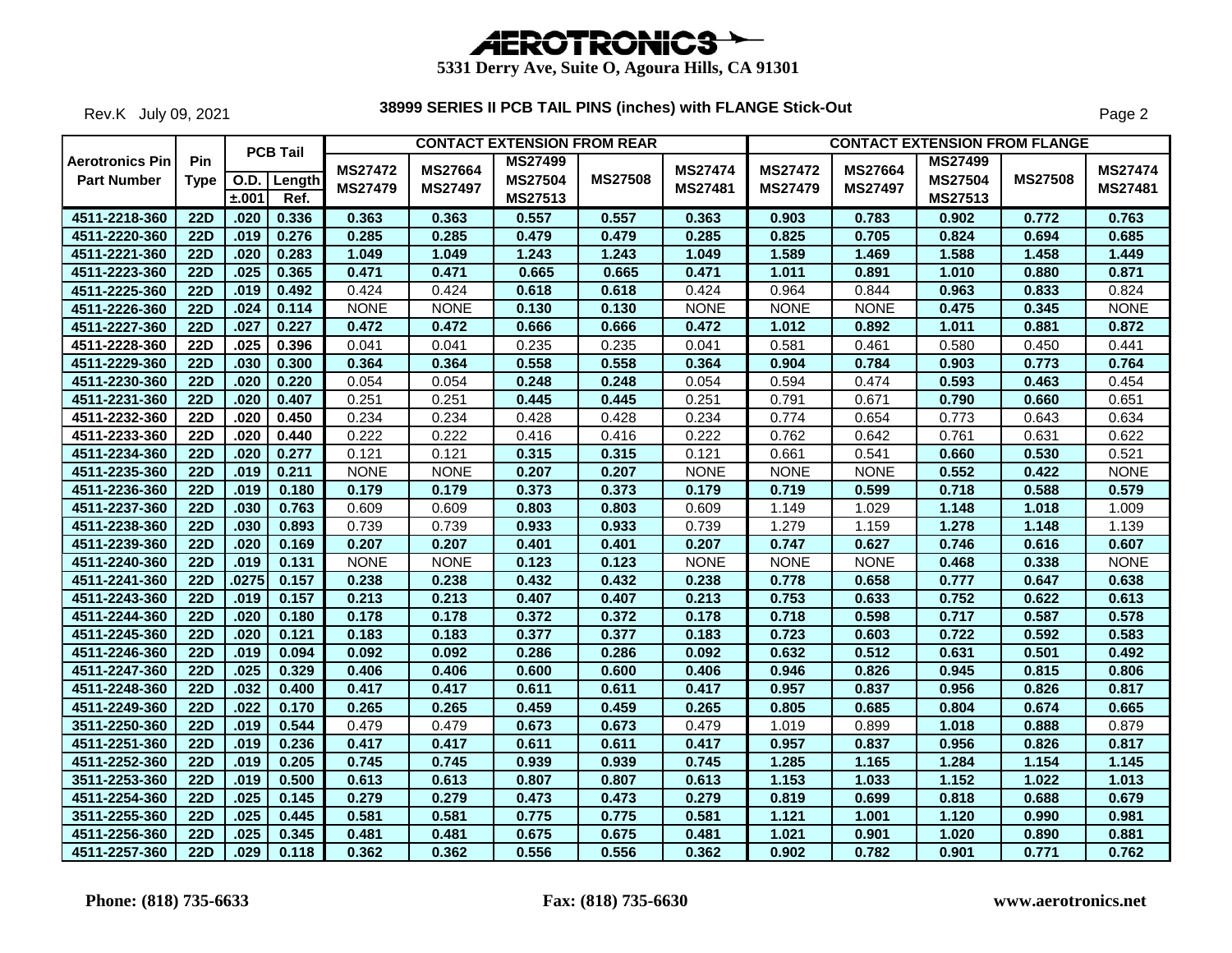

Rev.K July 09, 2021

|                                              |                  |       | <b>PCB Tail</b> |                                  |                                  | <b>CONTACT EXTENSION FROM REAR</b> |                |                           |                                  | <b>CONTACT EXTENSION FROM FLANGE</b> |                                  |                |                           |
|----------------------------------------------|------------------|-------|-----------------|----------------------------------|----------------------------------|------------------------------------|----------------|---------------------------|----------------------------------|--------------------------------------|----------------------------------|----------------|---------------------------|
| <b>Aerotronics Pin</b><br><b>Part Number</b> | Pin<br>Type      |       | O.D. Length     | <b>MS27472</b><br><b>MS27479</b> | <b>MS27664</b><br><b>MS27497</b> | <b>MS27499</b><br><b>MS27504</b>   | <b>MS27508</b> | <b>MS27474</b><br>MS27481 | <b>MS27472</b><br><b>MS27479</b> | <b>MS27664</b><br><b>MS27497</b>     | <b>MS27499</b><br><b>MS27504</b> | <b>MS27508</b> | <b>MS27474</b><br>MS27481 |
|                                              |                  | ±.001 | Ref.            |                                  |                                  | MS27513                            |                |                           |                                  |                                      | <b>MS27513</b>                   |                |                           |
| 4511-2258-360                                | 22D              | .025  | 0.545           | 0.677                            | 0.677                            | 0.871                              | 0.871          | 0.677                     | 1.217                            | 1.097                                | 1.216                            | 1.086          | 1.077                     |
| 4511-2259-360                                | <b>22D</b>       | .031  | 0.762           | 0.609                            | 0.609                            | 0.803                              | 0.803          | 0.609                     | 1.149                            | 1.029                                | 1.148                            | 1.018          | 1.009                     |
| 4511-2260-360                                | <b>22D</b>       | .025  | 0.515           | 0.277                            | 0.277                            | 0.471                              | 0.471          | 0.277                     | 0.817                            | 0.697                                | 0.816                            | 0.686          | 0.677                     |
| 4511-2261-360                                | <b>22D</b>       | .030  | 0.148           | 0.336                            | 0.336                            | 0.530                              | 0.530          | 0.336                     | 0.876                            | 0.756                                | 0.875                            | 0.745          | 0.736                     |
| 4511-2262-360                                | <b>22D</b>       | .019  | 0.137           | 0.306                            | 0.306                            | 0.500                              | 0.500          | 0.306                     | 0.846                            | 0.726                                | 0.845                            | 0.715          | 0.706                     |
| 4511-2263-360                                | <b>22D</b>       | .019  | 0.251           | 0.569                            | 0.569                            | 0.763                              | 0.763          | 0.569                     | 1.109                            | 0.989                                | 1.108                            | 0.978          | 0.969                     |
| 4511-2264-360                                | 22D              | .019  | 0.267           | 0.113                            | 0.113                            | 0.307                              | 0.307          | 0.113                     | 0.653                            | 0.533                                | 0.652                            | 0.522          | 0.513                     |
| 4511-2265-360                                | <b>22D</b>       | .019  | 0.410           | 0.417                            | 0.417                            | 0.611                              | 0.611          | 0.417                     | 0.957                            | 0.837                                | 0.956                            | 0.826          | 0.817                     |
| 4511-2266-360                                | <b>22D</b>       | .019  | 0.345           | 0.193                            | 0.193                            | 0.387                              | 0.387          | 0.193                     | 0.733                            | 0.613                                | 0.732                            | 0.602          | 0.593                     |
| 4511-2267-360                                | $\overline{22D}$ | .019  | 0.430           | 0.278                            | 0.278                            | 0.472                              | 0.472          | 0.278                     | 0.818                            | 0.698                                | 0.817                            | 0.687          | 0.678                     |
| 4511-2268-360                                | <b>22D</b>       | .019  | 0.152           | <b>NONE</b>                      | <b>NONE</b>                      | 0.172                              | 0.172          | <b>NONE</b>               | <b>NONE</b>                      | <b>NONE</b>                          | 0.517                            | 0.387          | <b>NONE</b>               |
| 4511-2269-360                                | <b>22D</b>       | .019  | 0.157           | <b>NONE</b>                      | <b>NONE</b>                      | 0.062                              | 0.062          | <b>NONE</b>               | <b>NONE</b>                      | <b>NONE</b>                          | 0.407                            | 0.277          | <b>NONE</b>               |
| 4511-2270-360                                | 22D              | .019  | 0.165           | 0.335                            | 0.335                            | 0.529                              | 0.529          | 0.335                     | 0.875                            | 0.755                                | 0.874                            | 0.744          | 0.735                     |
| 4511-2271-360                                | 22D              | .025  | 0.630           | 0.764                            | 0.764                            | 0.958                              | 0.958          | 0.764                     | 1.304                            | 1.184                                | 1.303                            | 1.173          | 1.164                     |
| 3511-2272-360                                | <b>22D</b>       | .019  | 0.769           | 0.616                            | 0.616                            | 0.810                              | 0.810          | 0.616                     | 1.156                            | 1.036                                | 1.155                            | 1.025          | 1.016                     |
| 3511-2273-360                                | <b>22D</b>       | .019  | 0.509           | 0.260                            | 0.260                            | 0.454                              | 0.454          | 0.260                     | 0.800                            | 0.680                                | 0.799                            | 0.669          | 0.660                     |
| 4511-2274-360                                | 22D              | .019  | 0.130           | 0.041                            | 0.041                            | 0.235                              | 0.235          | 0.041                     | 0.581                            | 0.461                                | 0.580                            | 0.450          | 0.441                     |
| 4511-2275-360                                | <b>22D</b>       | .019  | 0.200           | 0.266                            | 0.266                            | 0.460                              | 0.460          | 0.266                     | 0.806                            | 0.686                                | 0.805                            | 0.675          | 0.666                     |
| 4511-2276-360                                | 22D              | .019  | 0.360           | 0.371                            | 0.371                            | 0.565                              | 0.565          | 0.371                     | 0.911                            | 0.791                                | 0.910                            | 0.780          | 0.771                     |
| 4511-2278-360                                | <b>22D</b>       | .019  | 0.240           | 0.257                            | 0.257                            | 0.451                              | 0.451          | 0.257                     | 0.797                            | 0.677                                | 0.796                            | 0.666          | 0.657                     |
| 4511-2279-360                                | <b>22D</b>       | .026  | 0.182           | 0.161                            | 0.161                            | 0.355                              | 0.355          | 0.161                     | 0.701                            | 0.581                                | 0.700                            | 0.570          | 0.561                     |
| 3511-2280-360                                | 22D              | .019  | 0.578           | 0.509                            | 0.509                            | 0.703                              | 0.703          | 0.509                     | 1.049                            | 0.929                                | 1.048                            | 0.918          | 0.909                     |
| 3511-2281-360                                | <b>22D</b>       | .019  | 0.522           | 0.453                            | 0.453                            | 0.647                              | 0.647          | 0.453                     | 0.993                            | 0.873                                | 0.992                            | 0.862          | 0.853                     |
| 4511-2282-360                                | 22D              | .019  | 0.240           | 0.233                            | 0.233                            | 0.427                              | 0.427          | 0.233                     | 0.773                            | 0.653                                | 0.772                            | 0.642          | 0.633                     |
| 4511-2283-360                                | <b>22D</b>       | .019  | 0.407           | 0.250                            | 0.250                            | 0.444                              | 0.444          | 0.250                     | 0.790                            | 0.670                                | 0.789                            | 0.659          | 0.650                     |
| 4511-2284-360                                | <b>22D</b>       | .019  | 0.205           | 0.038                            | 0.038                            | 0.232                              | 0.232          | 0.038                     | 0.578                            | 0.458                                | 0.577                            | 0.447          | 0.438                     |
| 4511-2285-360                                | <b>22D</b>       | .019  | 0.205           | 0.888                            | 0.888                            | 1.082                              | 1.082          | 0.888                     | 1.428                            | 1.308                                | 1.427                            | 1.297          | 1.288                     |
| 4511-2286-360                                | 22D              | .019  | 0.324           | 1.245                            | 1.245                            | 1.439                              | 1.439          | 1.245                     | 1.785                            | 1.665                                | 1.784                            | 1.654          | 1.645                     |
| 4511-2287-360                                | <b>22D</b>       | .019  | 0.411           | 0.254                            | 0.254                            | 0.448                              | 0.448          | 0.254                     | 0.794                            | 0.674                                | 0.793                            | 0.663          | 0.654                     |
| 4511-2288-360                                | <b>22D</b>       | .019  | 0.240           | 0.233                            | 0.233                            | 0.427                              | 0.427          | 0.233                     | 0.773                            | 0.653                                | 0.772                            | 0.642          | 0.633                     |
| 3511-2289-360                                | $\overline{22D}$ | .019  | 0.513           | 0.991                            | 0.991                            | 1.185                              | 1.185          | 0.991                     | 1.531                            | 1.411                                | 1.530                            | 1.400          | 1.391                     |
| 4511-2290-360                                | <b>22D</b>       | .019  | 0.140           | <b>NONE</b>                      | <b>NONE</b>                      | 0.137                              | 0.137          | <b>NONE</b>               | <b>NONE</b>                      | <b>NONE</b>                          | 0.482                            | 0.352          | <b>NONE</b>               |
| 4511-2291-360                                | <b>22D</b>       | .019  | 0.200           | 0.073                            | 0.073                            | 0.267                              | 0.267          | 0.073                     | 0.613                            | 0.493                                | 0.612                            | 0.482          | 0.473                     |
| 4511-2292-360                                | <b>22D</b>       | .019  | 0.220           | <b>NONE</b>                      | <b>NONE</b>                      | 0.102                              | 0.102          | <b>NONE</b>               | <b>NONE</b>                      | <b>NONE</b>                          | 0.447                            | 0.317          | <b>NONE</b>               |
| 4511-2293-360                                | <b>22D</b>       | .019  | 0.643           | 0.288                            | 0.288                            | 0.482                              | 0.482          | 0.288                     | 0.828                            | 0.708                                | 0.827                            | 0.697          | 0.688                     |
| 4511-2294-360                                | $\overline{22D}$ | .019  | 0.292           | 0.223                            | 0.223                            | 0.417                              | 0.417          | 0.223                     | 0.763                            | 0.643                                | 0.762                            | 0.632          | 0.623                     |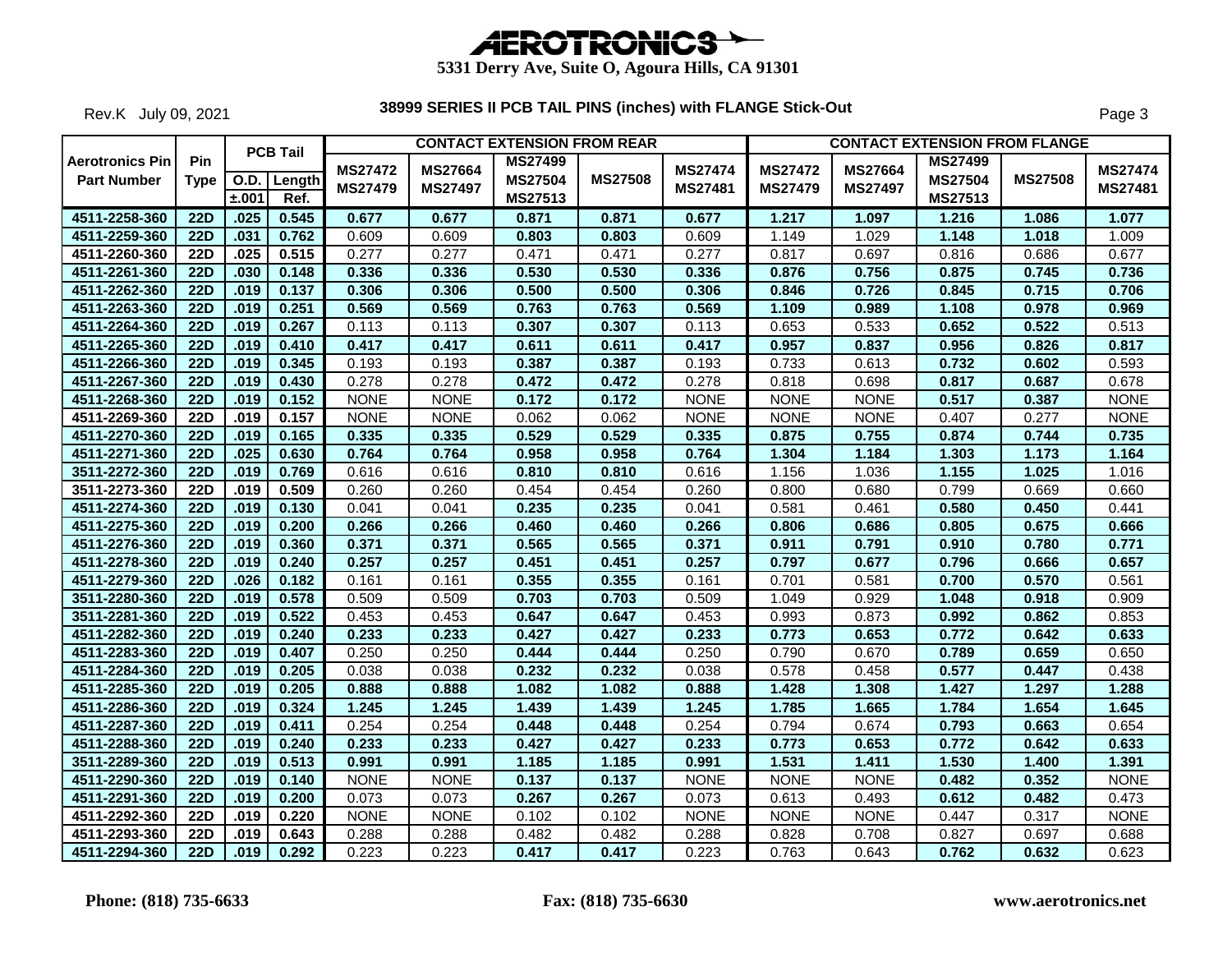

Rev.K July 09, 2021

|                        |                  |       | <b>PCB Tail</b> |                |                | <b>CONTACT EXTENSION FROM REAR</b> |                |                |                |                |                | <b>CONTACT EXTENSION FROM FLANGE</b> |                |
|------------------------|------------------|-------|-----------------|----------------|----------------|------------------------------------|----------------|----------------|----------------|----------------|----------------|--------------------------------------|----------------|
| <b>Aerotronics Pin</b> | <b>Pin</b>       |       |                 |                | <b>MS27664</b> | <b>MS27499</b>                     |                | <b>MS27474</b> | <b>MS27472</b> | MS27664        | <b>MS27499</b> |                                      |                |
| <b>Part Number</b>     | <b>Type</b>      |       | O.D. Length     | <b>MS27472</b> |                | <b>MS27504</b>                     | <b>MS27508</b> |                |                |                | <b>MS27504</b> | <b>MS27508</b>                       | <b>MS27474</b> |
|                        |                  | ±.001 | Ref.            | <b>MS27479</b> | <b>MS27497</b> | MS27513                            |                | MS27481        | <b>MS27479</b> | <b>MS27497</b> | MS27513        |                                      | MS27481        |
| 4511-2295-360          | 22D              | .019  | 0.254           | 0.217          | 0.217          | 0.411                              | 0.411          | 0.217          | 0.757          | 0.637          | 0.756          | 0.626                                | 0.617          |
| 4511-2296-360          | <b>22D</b>       | .019  | 0.086           | 0.161          | 0.161          | 0.355                              | 0.355          | 0.161          | 0.701          | 0.581          | 0.700          | 0.570                                | 0.561          |
| 4511-2297-360          | <b>22D</b>       | .019  | 0.350           | 0.190          | 0.190          | 0.384                              | 0.384          | 0.190          | 0.730          | 0.610          | 0.729          | 0.599                                | 0.590          |
| 4511-2298-360          | <b>22D</b>       | .019  | 0.467           | 0.398          | 0.398          | 0.592                              | 0.592          | 0.398          | 0.938          | 0.818          | 0.937          | 0.807                                | 0.798          |
| 4511-2299-360          | <b>22D</b>       | .019  | 0.290           | 0.058          | 0.058          | 0.252                              | 0.252          | 0.058          | 0.598          | 0.478          | 0.597          | 0.467                                | 0.458          |
| 4511-2253B-360         | 22D              | .030  | 0.250           | 0.260          | 0.260          | 0.454                              | 0.454          | 0.260          | 0.800          | 0.680          | 0.799          | 0.669                                | 0.660          |
| 4511-2254B-360         | <b>22D</b>       | .031  | 0.197           | 0.205          | 0.205          | 0.399                              | 0.399          | 0.205          | 0.745          | 0.625          | 0.744          | 0.614                                | 0.605          |
| 4511-2255B-360         | <b>22D</b>       | .019  | 0.170           | 0.323          | 0.323          | 0.517                              | 0.517          | 0.323          | 0.863          | 0.743          | 0.862          | 0.732                                | 0.723          |
| 4511-2256B-360         | <b>22D</b>       | .019  | 0.256           | 0.399          | 0.399          | 0.593                              | 0.593          | 0.399          | 0.939          | 0.819          | 0.938          | 0.808                                | 0.799          |
| 4511-2257B-360         | $\overline{22D}$ | .019  | 0.310           | 0.303          | 0.303          | 0.497                              | 0.497          | 0.303          | 0.843          | 0.723          | 0.842          | 0.712                                | 0.703          |
| 4511-2258B-360         | 22D              | .019  | 0.148           | 0.081          | 0.081          | 0.275                              | 0.275          | 0.081          | 0.621          | 0.501          | 0.620          | 0.490                                | 0.481          |
| 3511-2259B-360         | <b>22D</b>       | .019  | 0.450           | 0.184          | 0.184          | 0.378                              | 0.378          | 0.184          | 0.724          | 0.604          | 0.723          | 0.593                                | 0.584          |
| 4511-2260B-360         | 22D              | .019  | 0.470           | 0.313          | 0.313          | 0.507                              | 0.507          | 0.313          | 0.853          | 0.733          | 0.852          | 0.722                                | 0.713          |
| 4511-2261B-360         | 22D              | .019  | 0.285           | 0.303          | 0.303          | 0.497                              | 0.497          | 0.303          | 0.843          | 0.723          | 0.842          | 0.712                                | 0.703          |
| 4511-2262B-360         | <b>22D</b>       | .019  | 0.285           | 0.297          | 0.297          | 0.491                              | 0.491          | 0.297          | 0.837          | 0.717          | 0.836          | 0.706                                | 0.697          |
| 4511-2263B-360         | <b>22D</b>       | .019  | 0.265           | 0.196          | 0.196          | 0.390                              | 0.390          | 0.196          | 0.736          | 0.616          | 0.735          | 0.605                                | 0.596          |
| 4511-2264B-360         | 22D              | .019  | 0.118           | 0.184          | 0.184          | 0.378                              | 0.378          | 0.184          | 0.724          | 0.604          | 0.723          | 0.593                                | 0.584          |
| 4511-2265B-360         | <b>22D</b>       | .019  | 0.492           | 0.424          | 0.424          | 0.618                              | 0.618          | 0.424          | 0.964          | 0.844          | 0.963          | 0.833                                | 0.824          |
| 4511-2266B-360         | <b>22D</b>       | .019  | 0.573           | 0.505          | 0.505          | 0.699                              | 0.699          | 0.505          | 1.045          | 0.925          | 1.044          | 0.914                                | 0.905          |
| 4511-2267B-360         | 22D              | .019  | 0.443           | 0.375          | 0.375          | 0.569                              | 0.569          | 0.375          | 0.915          | 0.795          | 0.914          | 0.784                                | 0.775          |
| 4511-2268B-360         | 22D              | .019  | 0.355           | 0.865          | 0.865          | 1.059                              | 1.059          | 0.865          | 1.405          | 1.285          | 1.404          | 1.274                                | 1.265          |
| 4511-2269B-360         | <b>22D</b>       | .019  | 0.315           | 0.158          | 0.158          | 0.352                              | 0.352          | 0.158          | 0.698          | 0.578          | 0.697          | 0.567                                | 0.558          |
| 4511-2270B-360         | 22D              | .019  | 0.100           | 0.166          | 0.166          | 0.360                              | 0.360          | 0.166          | 0.706          | 0.586          | 0.705          | 0.575                                | 0.566          |
| 4511-2271B-360         | $\overline{22D}$ | .019  | 0.285           | 0.283          | 0.283          | 0.477                              | 0.477          | 0.283          | 0.823          | 0.703          | 0.822          | 0.692                                | 0.683          |
| 4511-2272B-360         | <b>22D</b>       | .019  | 0.598           | 0.463          | 0.463          | 0.657                              | 0.657          | 0.463          | 1.003          | 0.883          | 1.002          | 0.872                                | 0.863          |
| 4511-2273B-360         | <b>22D</b>       | .019  | 0.125           | <b>NONE</b>    | <b>NONE</b>    | 0.072                              | 0.072          | <b>NONE</b>    | <b>NONE</b>    | <b>NONE</b>    | 0.417          | 0.287                                | <b>NONE</b>    |
| 4511-2274B-360         | <b>22D</b>       | .019  | 0.446           | 0.293          | 0.293          | 0.487                              | 0.487          | 0.293          | 0.833          | 0.713          | 0.832          | 0.702                                | 0.693          |
| 4511-2275B-360         | 22D              | .019  | 0.465           | 0.308          | 0.308          | 0.502                              | 0.502          | 0.308          | 0.848          | 0.728          | 0.847          | 0.717                                | 0.708          |
| 4511-2276B-360         | <b>22D</b>       | .019  | 0.438           | 0.553          | 0.553          | 0.747                              | 0.747          | 0.553          | 1.093          | 0.973          | 1.092          | 0.962                                | 0.953          |
| 4511-2277B-360         | <b>22D</b>       | .019  | 0.745           | 1.216          | 1.216          | 1.410                              | 1.410          | 1.216          | 1.756          | 1.636          | 1.755          | 1.625                                | 1.616          |
| 4511-2278B-360         | 22D              | .019  | 0.426           | 0.269          | 0.269          | 0.463                              | 0.463          | 0.269          | 0.809          | 0.689          | 0.808          | 0.678                                | 0.669          |
| 4511-2279B-360         | <b>22D</b>       | .019  | 0.391           | 0.322          | 0.322          | 0.516                              | 0.516          | 0.322          | 0.862          | 0.742          | 0.861          | 0.731                                | 0.722          |
| 4511-2281B-360         | <b>22D</b>       | .019  | 0.208           | 0.209          | 0.209          | 0.403                              | 0.403          | 0.209          | 0.749          | 0.629          | 0.748          | 0.618                                | 0.609          |
| 4511-2282B-360         | <b>22D</b>       | .019  | 0.157           | 0.480          | 0.480          | 0.674                              | 0.674          | 0.480          | 1.020          | 0.900          | 1.019          | 0.889                                | 0.880          |
| 4511-2283B-360         | 22D              | .019  | 0.187           | 0.118          | 0.118          | 0.312                              | 0.312          | 0.118          | 0.658          | 0.538          | 0.657          | 0.527                                | 0.518          |
| 4511-2284B-360         | <b>22D</b>       | .019  | 0.316           | 0.124          | 0.124          | 0.318                              | 0.318          | 0.124          | 0.664          | 0.544          | 0.663          | 0.533                                | 0.524          |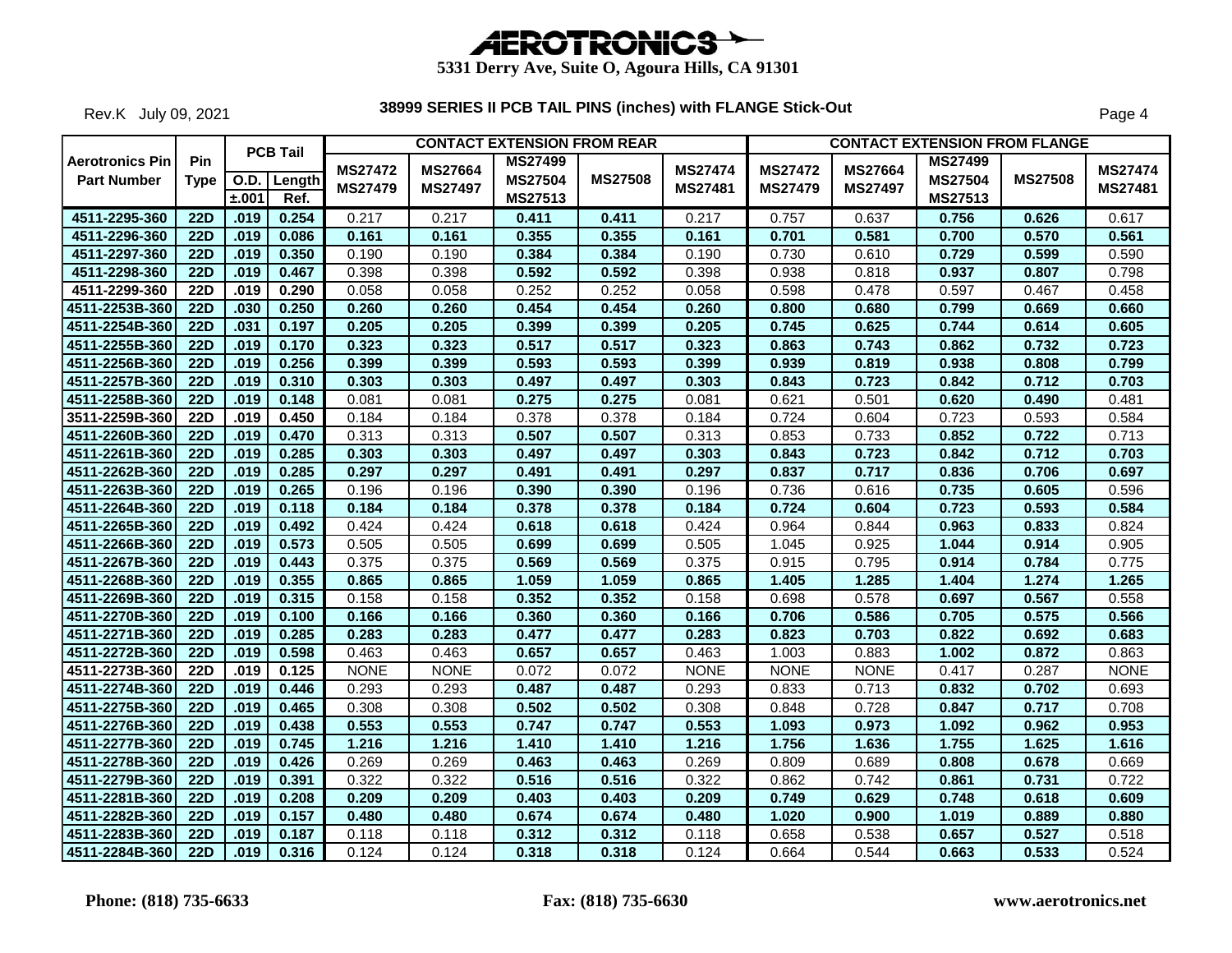

Rev.K July 09, 2021

|                                              |                    |       | <b>PCB Tail</b>     |                           |                                  | <b>CONTACT EXTENSION FROM REAR</b>          |                |                           |                                  | <b>CONTACT EXTENSION FROM FLANGE</b> |                                             |                |                           |
|----------------------------------------------|--------------------|-------|---------------------|---------------------------|----------------------------------|---------------------------------------------|----------------|---------------------------|----------------------------------|--------------------------------------|---------------------------------------------|----------------|---------------------------|
| <b>Aerotronics Pin</b><br><b>Part Number</b> | Pin<br><b>Type</b> | ±.001 | O.D. Length<br>Ref. | <b>MS27472</b><br>MS27479 | <b>MS27664</b><br><b>MS27497</b> | <b>MS27499</b><br><b>MS27504</b><br>MS27513 | <b>MS27508</b> | <b>MS27474</b><br>MS27481 | <b>MS27472</b><br><b>MS27479</b> | <b>MS27664</b><br>MS27497            | <b>MS27499</b><br><b>MS27504</b><br>MS27513 | <b>MS27508</b> | <b>MS27474</b><br>MS27481 |
| 4511-2285B-360                               | 22D                | .019  | 0.194               | 0.374                     | 0.374                            | 0.568                                       | 0.568          | 0.374                     | 0.914                            | 0.794                                | 0.913                                       | 0.783          | 0.774                     |
| 4511-2286B-360                               | <b>22D</b>         | .019  | 0.192               | 0.403                     | 0.403                            | 0.597                                       | 0.597          | 0.403                     | 0.943                            | 0.823                                | 0.942                                       | 0.812          | 0.803                     |
| 4511-2287B-360                               | <b>22D</b>         | .019  | 0.420               | 0.351                     | 0.351                            | 0.545                                       | 0.545          | 0.351                     | 0.891                            | 0.771                                | 0.890                                       | 0.760          | 0.751                     |
| 4511-2288B-360                               | <b>22D</b>         | .019  | 0.122               | <b>NONE</b>               | <b>NONE</b>                      | 0.149                                       | 0.149          | <b>NONE</b>               | <b>NONE</b>                      | <b>NONE</b>                          | 0.494                                       | 0.364          | <b>NONE</b>               |
| 4511-2289B-360                               | <b>22D</b>         | .019  | 0.250               | 0.568                     | 0.568                            | 0.762                                       | 0.762          | 0.568                     | 1.108                            | 0.988                                | 1.107                                       | 0.977          | 0.968                     |
| 4511-2290B-360                               | <b>22D</b>         | .019  | 0.223               | 0.056                     | 0.056                            | 0.250                                       | 0.250          | 0.056                     | 0.596                            | 0.476                                | 0.595                                       | 0.465          | 0.456                     |
| 4511-2291B-360                               | <b>22D</b>         | .019  | 0.294               | <b>NONE</b>               | <b>NONE</b>                      | 0.132                                       | 0.132          | <b>NONE</b>               | <b>NONE</b>                      | <b>NONE</b>                          | 0.477                                       | 0.347          | <b>NONE</b>               |
| 4511-2292B-360                               | <b>22D</b>         | .019  | 0.394               | 0.038                     | 0.038                            | 0.232                                       | 0.232          | 0.038                     | 0.578                            | 0.458                                | 0.577                                       | 0.447          | 0.438                     |
| 4511-2293B-360                               | <b>22D</b>         | .019  | 0.100               | 0.168                     | 0.168                            | 0.362                                       | 0.362          | 0.168                     | 0.708                            | 0.588                                | 0.707                                       | 0.577          | 0.568                     |
| 4511-2294B-360                               | <b>22D</b>         | .019  | 0.430               | 0.358                     | 0.358                            | 0.552                                       | 0.552          | 0.358                     | 0.898                            | 0.778                                | 0.897                                       | 0.767          | 0.758                     |
| 4511-2295B-360                               | <b>22D</b>         | .019  | 0.227               | 0.225                     | 0.225                            | 0.419                                       | 0.419          | 0.225                     | 0.765                            | 0.645                                | 0.764                                       | 0.634          | 0.625                     |
| 4511-2296B-360                               | <b>22D</b>         | .019  | 0.295               | <b>NONE</b>               | <b>NONE</b>                      | 0.197                                       | 0.197          | <b>NONE</b>               | <b>NONE</b>                      | <b>NONE</b>                          | 0.542                                       | 0.412          | <b>NONE</b>               |
| 4511-2297B-360                               | 22D                | .019  | 0.512               | 0.443                     | 0.443                            | 0.637                                       | 0.637          | 0.443                     | 0.983                            | 0.863                                | 0.982                                       | 0.852          | 0.843                     |
| 4511-2298B-360                               | <b>22D</b>         | .019  | 0.284               | 0.212                     | 0.212                            | 0.406                                       | 0.406          | 0.212                     | 0.752                            | 0.632                                | 0.751                                       | 0.621          | 0.612                     |
| 4511-2299B-360                               | 22D                | .019  | 0.342               | 0.341                     | 0.341                            | 0.535                                       | 0.535          | 0.341                     | 0.881                            | 0.761                                | 0.880                                       | 0.750          | 0.741                     |
| 4511-2200-361                                | 22M                | .020  | 0.450               | 0.223                     | 0.223                            | 0.417                                       | 0.417          | 0.223                     | 0.763                            | 0.643                                | 0.762                                       | 0.632          | 0.623                     |
| 4511-2201-361                                | <b>22M</b>         | .022  | 0.187               | 0.320                     | 0.320                            | 0.514                                       | 0.514          | 0.320                     | 0.860                            | 0.740                                | 0.859                                       | 0.729          | 0.720                     |
| 3511-2202-361                                | 22M                | .019  | 0.562               | 0.526                     | 0.526                            | 0.720                                       | 0.720          | 0.526                     | 1.066                            | 0.946                                | 1.065                                       | 0.935          | 0.926                     |
| 4511-2202-361                                | <b>22M</b>         | .019  | 0.562               | 0.526                     | 0.526                            | 0.720                                       | 0.720          | 0.526                     | 1.066                            | 0.946                                | 1.065                                       | 0.935          | 0.926                     |
| 1511-2203-361                                | <b>22M</b>         | .019  | 0.378               | 0.232                     | 0.232                            | 0.426                                       | 0.426          | 0.232                     | 0.772                            | 0.652                                | 0.771                                       | 0.641          | 0.632                     |
| 3511-2203-361                                | <b>22M</b>         | .019  | 0.378               | 0.232                     | 0.232                            | 0.426                                       | 0.426          | 0.232                     | 0.772                            | 0.652                                | 0.771                                       | 0.641          | 0.632                     |
| 4511-2203-361                                | 22M                | .019  | 0.378               | 0.232                     | 0.232                            | 0.426                                       | 0.426          | 0.232                     | 0.772                            | 0.652                                | 0.771                                       | 0.641          | 0.632                     |
| 4511-2204-361                                | <b>22M</b>         | .019  | 0.305               | 0.925                     | 0.925                            | 1.119                                       | 1.119          | 0.925                     | 1.465                            | 1.345                                | 1.464                                       | 1.334          | 1.325                     |
| 4511-2205-361                                | <b>22M</b>         | .019  | 0.305               | 0.063                     | 0.063                            | 0.257                                       | 0.257          | 0.063                     | 0.603                            | 0.483                                | 0.602                                       | 0.472          | 0.463                     |
| 1511-2206-361                                | <b>22M</b>         | .019  | 0.489               | 0.344                     | 0.344                            | 0.538                                       | 0.538          | 0.344                     | 0.884                            | 0.764                                | 0.883                                       | 0.753          | 0.744                     |
| 3511-2206-361                                | <b>22M</b>         | .019  | 0.489               | 0.344                     | 0.344                            | 0.538                                       | 0.538          | 0.344                     | 0.884                            | 0.764                                | 0.883                                       | 0.753          | 0.744                     |
| 4511-2206-361                                | 22M                | .019  | 0.489               | 0.344                     | 0.344                            | 0.538                                       | 0.538          | 0.344                     | 0.884                            | 0.764                                | 0.883                                       | 0.753          | 0.744                     |
| 3511-2207-361                                | <b>22M</b>         | .019  | 0.764               | 0.695                     | 0.695                            | 0.889                                       | 0.889          | 0.695                     | 1.235                            | 1.115                                | 1.234                                       | 1.104          | 1.095                     |
| 4511-2207-361                                | 22M                | .019  | 0.764               | 0.695                     | 0.695                            | 0.889                                       | 0.889          | 0.695                     | 1.235                            | 1.115                                | 1.234                                       | 1.104          | 1.095                     |
| 4511-2208-361                                | <b>22M</b>         | .019  | 0.200               | 0.073                     | 0.073                            | 0.267                                       | 0.267          | 0.073                     | 0.613                            | 0.493                                | 0.612                                       | 0.482          | 0.473                     |
| 4511-2209-361                                | <b>22M</b>         | .025  | 0.393               | 0.038                     | 0.038                            | 0.232                                       | 0.232          | 0.038                     | 0.578                            | 0.458                                | 0.577                                       | 0.447          | 0.438                     |
| 4511-2210-361                                | <b>22M</b>         | .019  | 0.154               | <b>NONE</b>               | <b>NONE</b>                      | 0.062                                       | 0.062          | <b>NONE</b>               | <b>NONE</b>                      | <b>NONE</b>                          | 0.407                                       | 0.277          | <b>NONE</b>               |
| 3511-2211-361                                | <b>22M</b>         | .019  | 0.300               | 0.104                     | 0.104                            | 0.298                                       | 0.298          | 0.104                     | 0.644                            | 0.524                                | 0.643                                       | 0.513          | 0.504                     |
| 4511-2211-361                                | <b>22M</b>         | .019  | 0.300               | 0.104                     | 0.104                            | 0.298                                       | 0.298          | 0.104                     | 0.644                            | 0.524                                | 0.643                                       | 0.513          | 0.504                     |
| 4511-2212-361                                | <b>22M</b>         | .020  | 0.352               | 0.157                     | 0.157                            | 0.351                                       | 0.351          | 0.157                     | 0.697                            | 0.577                                | 0.696                                       | 0.566          | 0.557                     |
| 4511-2213-361                                | 22M                | .019  | 0.444               | 0.293                     | 0.293                            | 0.487                                       | 0.487          | 0.293                     | 0.833                            | 0.713                                | 0.832                                       | 0.702          | 0.693                     |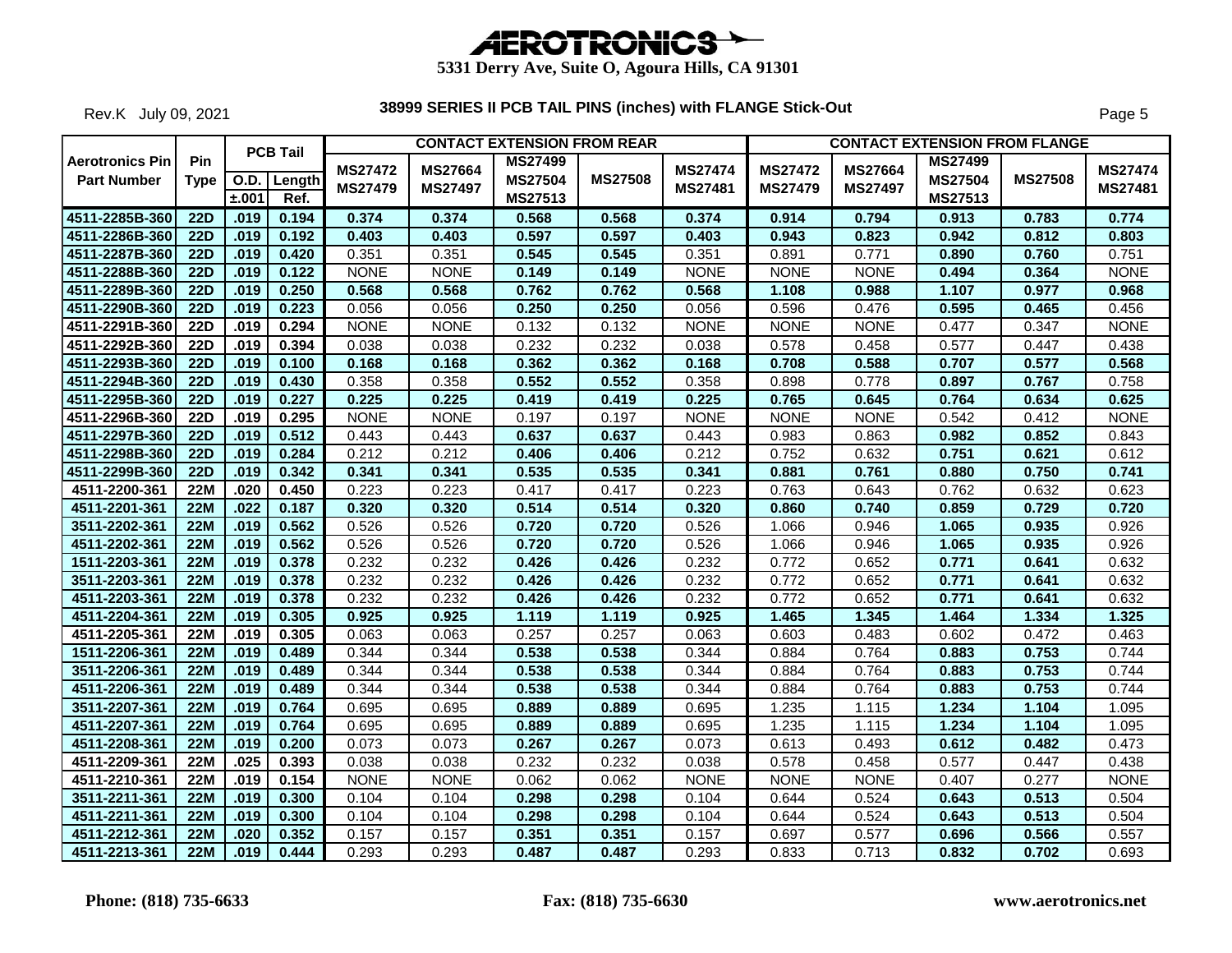

Rev.K July 09, 2021

|                                              |                    |       | <b>PCB Tail</b>     |                                  |                                  | <b>CONTACT EXTENSION FROM REAR</b>          |                |                           |                                  |                                  |                                                    | <b>CONTACT EXTENSION FROM FLANGE</b> |                           |
|----------------------------------------------|--------------------|-------|---------------------|----------------------------------|----------------------------------|---------------------------------------------|----------------|---------------------------|----------------------------------|----------------------------------|----------------------------------------------------|--------------------------------------|---------------------------|
| <b>Aerotronics Pin</b><br><b>Part Number</b> | Pin<br><b>Type</b> | ±.001 | O.D. Length<br>Ref. | <b>MS27472</b><br><b>MS27479</b> | <b>MS27664</b><br><b>MS27497</b> | <b>MS27499</b><br><b>MS27504</b><br>MS27513 | <b>MS27508</b> | <b>MS27474</b><br>MS27481 | <b>MS27472</b><br><b>MS27479</b> | <b>MS27664</b><br><b>MS27497</b> | <b>MS27499</b><br><b>MS27504</b><br><b>MS27513</b> | <b>MS27508</b>                       | <b>MS27474</b><br>MS27481 |
| 4511-2214-361                                | 22M                | .019  | 0.090               | 0.333                            | 0.333                            | 0.527                                       | 0.527          | 0.333                     | 0.873                            | 0.753                            | 0.872                                              | 0.742                                | 0.733                     |
| 4511-2215-361                                | <b>22M</b>         | .019  | 0.161               | <b>NONE</b>                      | <b>NONE</b>                      | 0.208                                       | 0.208          | <b>NONE</b>               | <b>NONE</b>                      | <b>NONE</b>                      | 0.553                                              | 0.423                                | <b>NONE</b>               |
| 1511-2216-361                                | <b>22M</b>         | .019  | 0.352               | 0.198                            | 0.198                            | 0.392                                       | 0.392          | 0.198                     | 0.738                            | 0.618                            | 0.737                                              | 0.607                                | 0.598                     |
| 1511-2217-361                                | <b>22M</b>         | .019  | 0.118               | 0.185                            | 0.185                            | 0.379                                       | 0.379          | 0.185                     | 0.725                            | 0.605                            | 0.724                                              | 0.594                                | 0.585                     |
| 4511-2218-361                                | <b>22M</b>         | .019  | 0.138               | 0.205                            | 0.205                            | 0.399                                       | 0.399          | 0.205                     | 0.745                            | 0.625                            | 0.744                                              | 0.614                                | 0.605                     |
| 4511-2219-361                                | <b>22M</b>         | .019  | 0.157               | 0.224                            | 0.224                            | 0.418                                       | 0.418          | 0.224                     | 0.764                            | 0.644                            | 0.763                                              | 0.633                                | 0.624                     |
| 4511-2221-361                                | <b>22M</b>         | .019  | 0.177               | 0.244                            | 0.244                            | 0.438                                       | 0.438          | 0.244                     | 0.784                            | 0.664                            | 0.783                                              | 0.653                                | 0.644                     |
| 4511-2223-361                                | <b>22M</b>         | .019  | 0.197               | 0.264                            | 0.264                            | 0.458                                       | 0.458          | 0.264                     | 0.804                            | 0.684                            | 0.803                                              | 0.673                                | 0.664                     |
| 4511-2225-361                                | 22M                | .019  | 0.217               | 0.284                            | 0.284                            | 0.478                                       | 0.478          | 0.284                     | 0.824                            | 0.704                            | 0.823                                              | 0.693                                | 0.684                     |
| 4511-2226-361                                | 22M                | .019  | 0.573               | 0.505                            | 0.505                            | 0.699                                       | 0.699          | 0.505                     | 1.045                            | 0.925                            | 1.044                                              | 0.914                                | 0.905                     |
| 4511-2227-361                                | <b>22M</b>         | .019  | 0.236               | 0.303                            | 0.303                            | 0.497                                       | 0.497          | 0.303                     | 0.843                            | 0.723                            | 0.842                                              | 0.712                                | 0.703                     |
| 4511-2228-361                                | <b>22M</b>         | .019  | 0.267               | 0.277                            | 0.277                            | 0.471                                       | 0.471          | 0.277                     | 0.817                            | 0.697                            | 0.816                                              | 0.686                                | 0.677                     |
| 4511-2229-361                                | 22M                | .020  | 0.286               | 0.293                            | 0.293                            | 0.487                                       | 0.487          | 0.293                     | 0.833                            | 0.713                            | 0.832                                              | 0.702                                | 0.693                     |
| 3591-2230-361                                | <b>22M</b>         | .018  | 0.393               | 0.038                            | 0.038                            | 0.232                                       | 0.232          | 0.038                     | 0.578                            | 0.458                            | 0.577                                              | 0.447                                | 0.438                     |
| 3591-2231-361                                | <b>22M</b>         | .018  | 0.643               | 0.288                            | 0.288                            | 0.482                                       | 0.482          | 0.288                     | 0.828                            | 0.708                            | 0.827                                              | 0.697                                | 0.688                     |
| 3591-2232-361                                | 22M                | .018  | 0.293               | <b>NONE</b>                      | <b>NONE</b>                      | 0.132                                       | 0.132          | <b>NONE</b>               | <b>NONE</b>                      | <b>NONE</b>                      | 0.477                                              | 0.347                                | <b>NONE</b>               |
| 3591-2233-361                                | <b>22M</b>         | .025  | 0.393               | 0.038                            | 0.038                            | 0.232                                       | 0.232          | 0.038                     | 0.578                            | 0.458                            | 0.577                                              | 0.447                                | 0.438                     |
| 3591-2234-361                                | <b>22M</b>         | .018  | 0.643               | 0.288                            | 0.288                            | 0.482                                       | 0.482          | 0.288                     | 0.828                            | 0.708                            | 0.827                                              | 0.697                                | 0.688                     |
| 3591-2235-361                                | <b>22M</b>         | .018  | 0.293               | <b>NONE</b>                      | <b>NONE</b>                      | 0.132                                       | 0.132          | <b>NONE</b>               | <b>NONE</b>                      | <b>NONE</b>                      | 0.477                                              | 0.347                                | <b>NONE</b>               |
| 3591-2236-361                                | <b>22M</b>         | .025  | 0.393               | 0.038                            | 0.038                            | 0.232                                       | 0.232          | 0.038                     | 0.578                            | 0.458                            | 0.577                                              | 0.447                                | 0.438                     |
| 4511-2240-361                                | <b>22M</b>         | .019  | 0.118               | 0.218                            | 0.218                            | 0.412                                       | 0.412          | 0.218                     | 0.758                            | 0.638                            | 0.757                                              | 0.627                                | 0.618                     |
| 4511-2241-361                                | 22M                | .019  | 0.138               | 0.238                            | 0.238                            | 0.432                                       | 0.432          | 0.238                     | 0.778                            | 0.658                            | 0.777                                              | 0.647                                | 0.638                     |
| 4511-2242-361                                | <b>22M</b>         | .019  | 0.157               | 0.257                            | 0.257                            | 0.451                                       | 0.451          | 0.257                     | 0.797                            | 0.677                            | 0.796                                              | 0.666                                | 0.657                     |
| 4511-2243-361                                | 22M                | .019  | 0.177               | 0.277                            | 0.277                            | 0.471                                       | 0.471          | 0.277                     | 0.817                            | 0.697                            | 0.816                                              | 0.686                                | 0.677                     |
| 4511-2244-361                                | <b>22M</b>         | .019  | 0.197               | 0.297                            | 0.297                            | 0.491                                       | 0.491          | 0.297                     | 0.837                            | 0.717                            | 0.836                                              | 0.706                                | 0.697                     |
| 4511-2245-361                                | <b>22M</b>         | .019  | 0.217               | 0.317                            | 0.317                            | 0.511                                       | 0.511          | 0.317                     | 0.857                            | 0.737                            | 0.856                                              | 0.726                                | 0.717                     |
| 4511-2246-361                                | <b>22M</b>         | .019  | 0.236               | 0.336                            | 0.336                            | 0.530                                       | 0.530          | 0.336                     | 0.876                            | 0.756                            | 0.875                                              | 0.745                                | 0.736                     |
| 4511-2247-361                                | <b>22M</b>         | .020  | 0.769               | 0.614                            | 0.614                            | 0.808                                       | 0.808          | 0.614                     | 1.154                            | 1.034                            | 1.153                                              | 1.023                                | 1.014                     |
| 4511-2248-361                                | <b>22M</b>         | .019  | 0.318               | 0.466                            | 0.466                            | 0.660                                       | 0.660          | 0.466                     | 1.006                            | 0.886                            | 1.005                                              | 0.875                                | 0.866                     |
| 4511-2249-361                                | 22M                | .019  | 0.413               | 0.351                            | 0.351                            | 0.545                                       | 0.545          | 0.351                     | 0.891                            | 0.771                            | 0.890                                              | 0.760                                | 0.751                     |
| 1511-2250-361                                | <b>22M</b>         | .019  | 0.502               | 0.260                            | 0.260                            | 0.454                                       | 0.454          | 0.260                     | 0.800                            | 0.680                            | 0.799                                              | 0.669                                | 0.660                     |
| 3511-2250-361                                | <b>22M</b>         | .019  | 0.502               | 0.260                            | 0.260                            | 0.454                                       | 0.454          | 0.260                     | 0.800                            | 0.680                            | 0.799                                              | 0.669                                | 0.660                     |
| 4511-2251-361                                | <b>22M</b>         | .019  | 0.266               | 0.120                            | 0.120                            | 0.314                                       | 0.314          | 0.120                     | 0.660                            | 0.540                            | 0.659                                              | 0.529                                | 0.520                     |
| 4511-2252-361                                | <b>22M</b>         | .019  | 0.233               | <b>NONE</b>                      | <b>NONE</b>                      | 0.185                                       | 0.185          | <b>NONE</b>               | <b>NONE</b>                      | <b>NONE</b>                      | 0.530                                              | 0.400                                | <b>NONE</b>               |
| 1511-2254-361                                | <b>22M</b>         | .019  | 0.762               | 0.616                            | 0.616                            | 0.810                                       | 0.810          | 0.616                     | 1.156                            | 1.036                            | 1.155                                              | 1.025                                | 1.016                     |
| 3511-2254-361                                | 22M                | .019  | 0.762               | 0.616                            | 0.616                            | 0.810                                       | 0.810          | 0.616                     | 1.156                            | 1.036                            | 1.155                                              | 1.025                                | 1.016                     |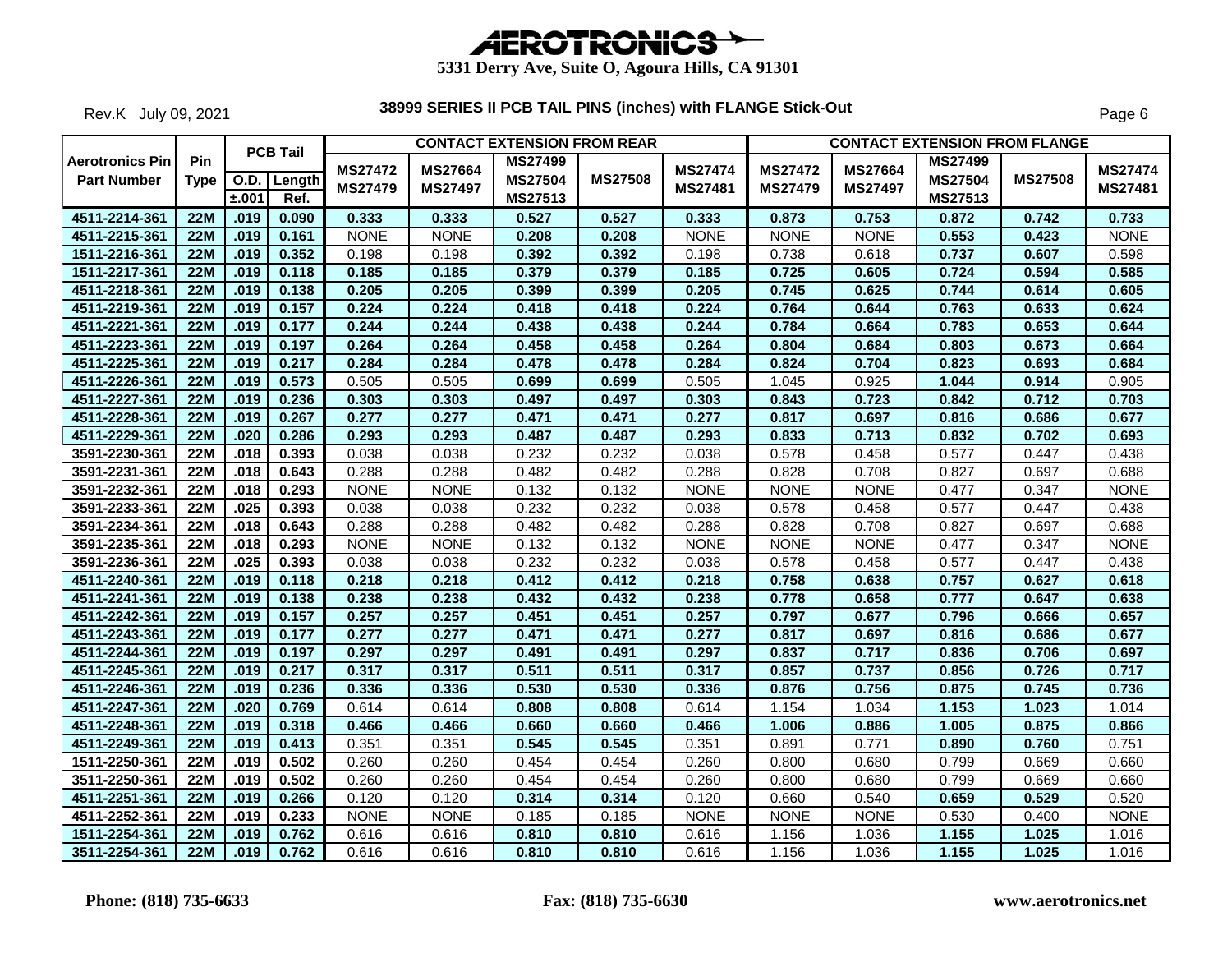

Rev.K July 09, 2021

|                        |                 |       | <b>PCB Tail</b> |                |                | <b>CONTACT EXTENSION FROM REAR</b> |                |                |                |                | <b>CONTACT EXTENSION FROM FLANGE</b> |                |                           |
|------------------------|-----------------|-------|-----------------|----------------|----------------|------------------------------------|----------------|----------------|----------------|----------------|--------------------------------------|----------------|---------------------------|
| <b>Aerotronics Pin</b> | Pin             |       |                 | <b>MS27472</b> | <b>MS27664</b> | <b>MS27499</b>                     |                | <b>MS27474</b> | <b>MS27472</b> | <b>MS27664</b> | <b>MS27499</b>                       |                |                           |
| <b>Part Number</b>     | <b>Type</b>     |       | O.D. Length     | <b>MS27479</b> | <b>MS27497</b> | <b>MS27504</b>                     | <b>MS27508</b> | MS27481        | <b>MS27479</b> | <b>MS27497</b> | <b>MS27504</b>                       | <b>MS27508</b> | <b>MS27474</b><br>MS27481 |
|                        |                 | ±.001 | Ref.            |                |                | MS27513                            |                |                |                |                | <b>MS27513</b>                       |                |                           |
| 4511-2255-361          | 22M             | .019  | 0.216           | 0.154          | 0.154          | 0.348                              | 0.348          | 0.154          | 0.694          | 0.574          | 0.693                                | 0.563          | 0.554                     |
| 4511-2256-361          | <b>22M</b>      | .019  | 0.161           | <b>NONE</b>    | <b>NONE</b>    | 0.208                              | 0.208          | <b>NONE</b>    | <b>NONE</b>    | <b>NONE</b>    | 0.553                                | 0.423          | <b>NONE</b>               |
| 4511-2257-361          | <b>22M</b>      | .019  | 0.148           | <b>NONE</b>    | <b>NONE</b>    | 0.126                              | 0.126          | <b>NONE</b>    | <b>NONE</b>    | <b>NONE</b>    | 0.471                                | 0.341          | <b>NONE</b>               |
| 4511-2258-361          | <b>22M</b>      | .019  | 0.283           | <b>NONE</b>    | <b>NONE</b>    | 0.064                              | 0.064          | <b>NONE</b>    | <b>NONE</b>    | <b>NONE</b>    | 0.409                                | 0.279          | <b>NONE</b>               |
| 4511-2259-361          | <b>22M</b>      | .019  | 0.564           | 0.495          | 0.495          | 0.689                              | 0.689          | 0.495          | 1.035          | 0.915          | 1.034                                | 0.904          | 0.895                     |
| 4511-2260-361          | <b>22M</b>      | .029  | 0.280           | 0.259          | 0.259          | 0.453                              | 0.453          | 0.259          | 0.799          | 0.679          | 0.798                                | 0.668          | 0.659                     |
| 4511-2261-361          | <b>22M</b>      | .019  | 0.152           | <b>NONE</b>    | <b>NONE</b>    | 0.172                              | 0.172          | <b>NONE</b>    | <b>NONE</b>    | <b>NONE</b>    | 0.517                                | 0.387          | <b>NONE</b>               |
| 4511-2262-361          | <b>22M</b>      | .019  | 0.250           | <b>NONE</b>    | <b>NONE</b>    | 0.195                              | 0.195          | <b>NONE</b>    | <b>NONE</b>    | <b>NONE</b>    | 0.540                                | 0.410          | <b>NONE</b>               |
| 4511-2263-361          | 22M             | .019  | 0.235           | 0.165          | 0.165          | 0.359                              | 0.359          | 0.165          | 0.705          | 0.585          | 0.704                                | 0.574          | 0.565                     |
| 4511-2264-361          | 22M             | .019  | 0.268           | 0.416          | 0.416          | 0.610                              | 0.610          | 0.416          | 0.956          | 0.836          | 0.955                                | 0.825          | 0.816                     |
| 4511-2265-361          | <b>22M</b>      | .019  | 0.290           | 0.041          | 0.041          | 0.235                              | 0.235          | 0.041          | 0.581          | 0.461          | 0.580                                | 0.450          | 0.441                     |
| 3511-2266-361          | <b>22M</b>      | .019  | 0.631           | 0.478          | 0.478          | 0.672                              | 0.672          | 0.478          | 1.018          | 0.898          | 1.017                                | 0.887          | 0.878                     |
| 4511-2267-361          | <b>22M</b>      | .019  | 0.188           | 0.258          | 0.258          | 0.452                              | 0.452          | 0.258          | 0.798          | 0.678          | 0.797                                | 0.667          | 0.658                     |
| 4511-2268-361          | 22M             | .019  | 0.330           | 0.261          | 0.261          | 0.455                              | 0.455          | 0.261          | 0.801          | 0.681          | 0.800                                | 0.670          | 0.661                     |
| 4511-2269-361          | <b>22M</b>      | .019  | 0.223           | <b>NONE</b>    | <b>NONE</b>    | 0.175                              | 0.175          | <b>NONE</b>    | <b>NONE</b>    | <b>NONE</b>    | 0.520                                | 0.390          | <b>NONE</b>               |
| 4511-2000-363          | 20              | .025  | 0.297           | 0.234          | 0.234          | 0.428                              | 0.428          | 0.234          | 0.774          | 0.654          | 0.773                                | 0.643          | 0.634                     |
| 4511-2001-363          | $\overline{20}$ | .026  | 0.200           | 0.319          | 0.319          | 0.513                              | 0.513          | 0.319          | 0.859          | 0.739          | 0.858                                | 0.728          | 0.719                     |
| 1511-2002-363          | 20              | .019  | 0.432           | 0.351          | 0.351          | 0.545                              | 0.545          | 0.351          | 0.891          | 0.771          | 0.890                                | 0.760          | 0.751                     |
| 4511-2002-363          | $\overline{20}$ | .019  | 0.435           | 0.351          | 0.351          | 0.545                              | 0.545          | 0.351          | 0.891          | 0.771          | 0.890                                | 0.760          | 0.751                     |
| 4511-2003-363          | 20              | .019  | 0.136           | 0.146          | 0.146          | 0.340                              | 0.340          | 0.146          | 0.686          | 0.566          | 0.685                                | 0.555          | 0.546                     |
| 4511-2004-363          | $\overline{20}$ | .020  | 0.250           | 0.293          | 0.293          | 0.487                              | 0.487          | 0.293          | 0.833          | 0.713          | 0.832                                | 0.702          | 0.693                     |
| 4511-2005-363          | $\overline{20}$ | .019  | 0.225           | <b>NONE</b>    | <b>NONE</b>    | 0.147                              | 0.147          | <b>NONE</b>    | <b>NONE</b>    | <b>NONE</b>    | 0.492                                | 0.362          | <b>NONE</b>               |
| 4511-2006-363          | 20              | .019  | 0.300           | 0.216          | 0.216          | 0.410                              | 0.410          | 0.216          | 0.756          | 0.636          | 0.755                                | 0.625          | 0.616                     |
| 4511-2007-363          | 20              | .025  | 0.377           | 0.152          | 0.152          | 0.346                              | 0.346          | 0.152          | 0.692          | 0.572          | 0.691                                | 0.561          | 0.552                     |
| 4511-2008-363          | 20              | .025  | 0.343           | 0.063          | 0.063          | 0.257                              | 0.257          | 0.063          | 0.603          | 0.483          | 0.602                                | 0.472          | 0.463                     |
| 4511-2009-363          | 20              | .025  | 0.401           | 0.154          | 0.154          | 0.348                              | 0.348          | 0.154          | 0.694          | 0.574          | 0.693                                | 0.563          | 0.554                     |
| 3511-2010-363          | 20              | .019  | 0.085           | 0.223          | 0.223          | 0.417                              | 0.417          | 0.223          | 0.763          | 0.643          | 0.762                                | 0.632          | 0.623                     |
| 1511-2011-363          | 20              | .019  | 0.406           | 0.225          | 0.225          | 0.419                              | 0.419          | 0.225          | 0.765          | 0.645          | 0.764                                | 0.634          | 0.625                     |
| 1511-2012-363          | 20              | .019  | 0.410           | 0.141          | 0.141          | 0.335                              | 0.335          | 0.141          | 0.681          | 0.561          | 0.680                                | 0.550          | 0.541                     |
| 4511-2013-363          | 20              | .019  | 0.335           | 0.063          | 0.063          | 0.257                              | 0.257          | 0.063          | 0.603          | 0.483          | 0.602                                | 0.472          | 0.463                     |
| 4511-2014-363          | 20              | .019  | 0.135           | <b>NONE</b>    | <b>NONE</b>    | 0.057                              | 0.057          | <b>NONE</b>    | <b>NONE</b>    | <b>NONE</b>    | 0.402                                | 0.272          | <b>NONE</b>               |
| 4511-2015-363          | 20              | .019  | 0.934           | 0.662          | 0.662          | 0.856                              | 0.856          | 0.662          | 1.202          | 1.082          | 1.201                                | 1.071          | 1.062                     |
| 4511-2016-363          | 20              | .019  | 0.200           | 0.073          | 0.073          | 0.267                              | 0.267          | 0.073          | 0.613          | 0.493          | 0.612                                | 0.482          | 0.473                     |
| 4511-2017-363          | 20              | .019  | 0.481           | 0.216          | 0.216          | 0.410                              | 0.410          | 0.216          | 0.756          | 0.636          | 0.755                                | 0.625          | 0.616                     |
| 4511-2018-363          | 20              | .019  | 0.342           | 0.258          | 0.258          | 0.452                              | 0.452          | 0.258          | 0.798          | 0.678          | 0.797                                | 0.667          | 0.658                     |
| 4511-2021-363          | $\overline{20}$ | .019  | 0.250           | 0.169          | 0.169          | 0.363                              | 0.363          | 0.169          | 0.709          | 0.589          | 0.708                                | 0.578          | 0.569                     |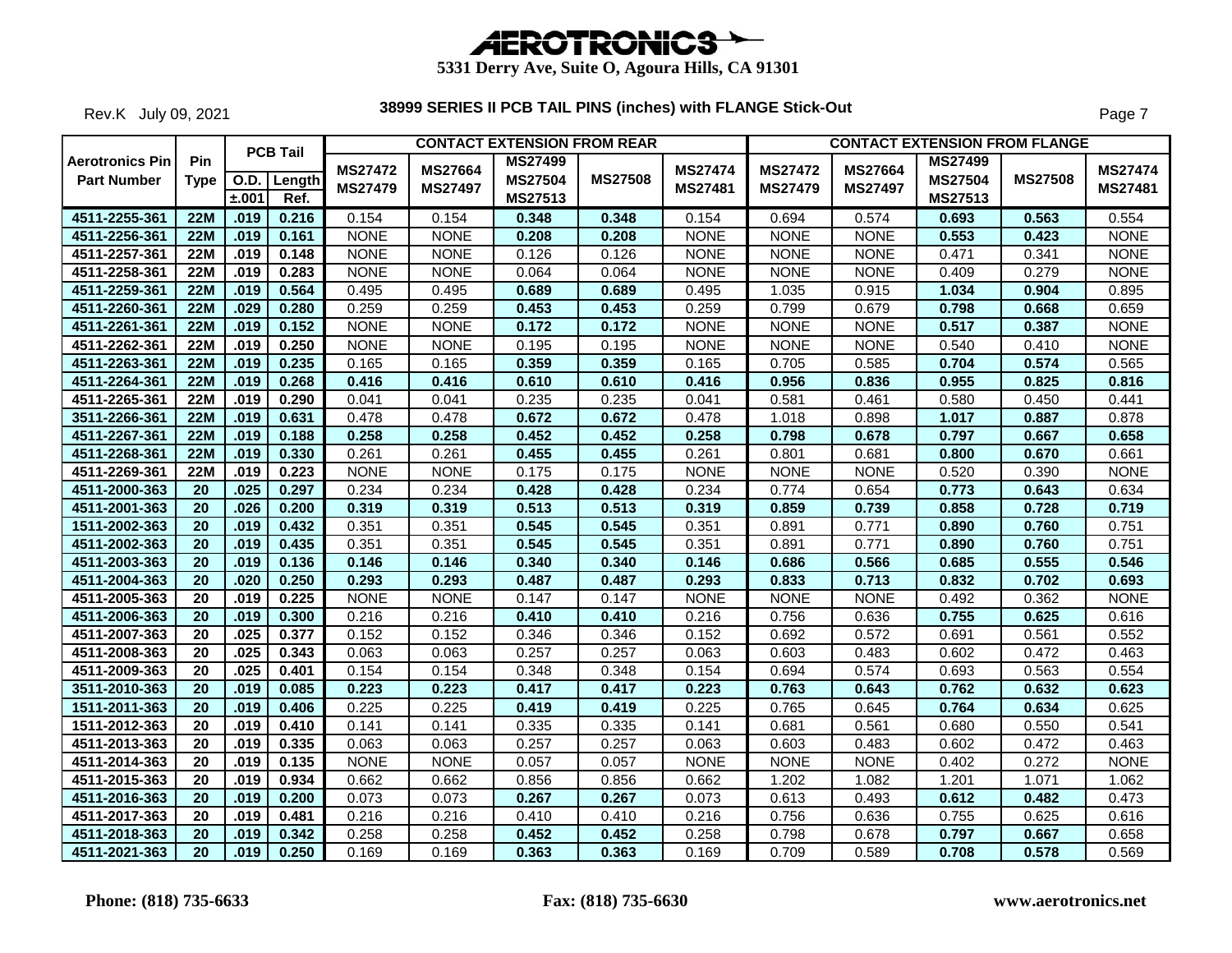

Rev.K July 09, 2021

|                        |                 |       | <b>PCB Tail</b> |                |                | <b>CONTACT EXTENSION FROM REAR</b> |                |                |                |                |                | <b>CONTACT EXTENSION FROM FLANGE</b> |                |
|------------------------|-----------------|-------|-----------------|----------------|----------------|------------------------------------|----------------|----------------|----------------|----------------|----------------|--------------------------------------|----------------|
| <b>Aerotronics Pin</b> | Pin             |       |                 | <b>MS27472</b> | <b>MS27664</b> | <b>MS27499</b>                     |                | <b>MS27474</b> | <b>MS27472</b> | <b>MS27664</b> | <b>MS27499</b> |                                      | <b>MS27474</b> |
| <b>Part Number</b>     | <b>Type</b>     |       | O.D. Length     | <b>MS27479</b> | <b>MS27497</b> | <b>MS27504</b>                     | <b>MS27508</b> | MS27481        | <b>MS27479</b> | <b>MS27497</b> | <b>MS27504</b> | <b>MS27508</b>                       | MS27481        |
|                        |                 | ±.001 | Ref.            |                |                | MS27513                            |                |                |                |                | <b>MS27513</b> |                                      |                |
| 4511-2022-363          | $\overline{20}$ | .019  | 0.250           | 0.293          | 0.293          | 0.487                              | 0.487          | 0.293          | 0.833          | 0.713          | 0.832          | 0.702                                | 0.693          |
| 4511-2023-363          | 20              | .019  | 0.090           | 0.156          | 0.156          | 0.350                              | 0.350          | 0.156          | 0.696          | 0.576          | 0.695          | 0.565                                | 0.556          |
| 4511-2024-363          | 20              | .019  | 0.327           | 0.243          | 0.243          | 0.437                              | 0.437          | 0.243          | 0.783          | 0.663          | 0.782          | 0.652                                | 0.643          |
| 4511-2025-363          | 20              | .019  | 0.712           | 0.628          | 0.628          | 0.822                              | 0.822          | 0.628          | 1.168          | 1.048          | 1.167          | 1.037                                | 1.028          |
| 4511-2026-363          | 20              | .019  | 0.240           | 0.351          | 0.351          | 0.545                              | 0.545          | 0.351          | 0.891          | 0.771          | 0.890          | 0.760                                | 0.751          |
| 4511-2027-363          | 20              | .019  | 0.330           | 0.261          | 0.261          | 0.455                              | 0.455          | 0.261          | 0.801          | 0.681          | 0.800          | 0.670                                | 0.661          |
| 4511-2028-363          | 20              | .019  | 0.274           | 0.100          | 0.100          | 0.294                              | 0.294          | 0.100          | 0.640          | 0.520          | 0.639          | 0.509                                | 0.500          |
| 4511-2029-363          | 20              | .019  | 0.420           | 0.351          | 0.351          | 0.545                              | 0.545          | 0.351          | 0.891          | 0.771          | 0.890          | 0.760                                | 0.751          |
| 4511-2030-363          | 20              | .040  | 0.275           | 0.447          | 0.447          | 0.641                              | 0.641          | 0.447          | 0.987          | 0.867          | 0.986          | 0.856                                | 0.847          |
| 4511-2031-363          | 20              | .025  | 0.551           | 0.351          | 0.351          | 0.545                              | 0.545          | 0.351          | 0.891          | 0.771          | 0.890          | 0.760                                | 0.751          |
| 4511-2032-363          | 20              | .023  | 0.276           | 0.412          | 0.412          | 0.606                              | 0.606          | 0.412          | 0.952          | 0.832          | 0.951          | 0.821                                | 0.812          |
| 4511-2033-363          | 20              | .025  | 0.160           | 0.144          | 0.144          | 0.338                              | 0.338          | 0.144          | 0.684          | 0.564          | 0.683          | 0.553                                | 0.544          |
| 4511-2034-363          | $\overline{20}$ | .025  | 0.195           | 0.179          | 0.179          | 0.373                              | 0.373          | 0.179          | 0.719          | 0.599          | 0.718          | 0.588                                | 0.579          |
| 4511-2035-363          | $\overline{20}$ | .025  | 0.317           | 0.263          | 0.263          | 0.457                              | 0.457          | 0.263          | 0.803          | 0.683          | 0.802          | 0.672                                | 0.663          |
| 3511-2036-363          | 20              | .019  | 0.638           | 0.559          | 0.559          | 0.753                              | 0.753          | 0.559          | 1.099          | 0.979          | 1.098          | 0.968                                | 0.959          |
| 4511-2237-363          | $\overline{20}$ | .019  | 0.378           | 0.229          | 0.229          | 0.423                              | 0.423          | 0.229          | 0.769          | 0.649          | 0.768          | 0.638                                | 0.629          |
| 4511-2038-363          | $\overline{20}$ | .019  | 0.502           | 0.345          | 0.345          | 0.539                              | 0.539          | 0.345          | 0.885          | 0.765          | 0.884          | 0.754                                | 0.745          |
| 4511-2039-363          | 20              | .030  | 0.136           | 0.146          | 0.146          | 0.340                              | 0.340          | 0.146          | 0.686          | 0.566          | 0.685          | 0.555                                | 0.546          |
| 4511-2040-363          | 20              | .019  | 0.635           | 0.558          | 0.558          | 0.752                              | 0.752          | 0.558          | 1.098          | 0.978          | 1.097          | 0.967                                | 0.958          |
| 4511-2041-363          | $\overline{20}$ | .019  | 0.153           | 0.371          | 0.371          | 0.565                              | 0.565          | 0.371          | 0.911          | 0.791          | 0.910          | 0.780                                | 0.771          |
| 4511-2042-363          | 20              | .019  | 0.927           | 0.864          | 0.864          | 1.058                              | 1.058          | 0.864          | 1.404          | 1.284          | 1.403          | 1.273                                | 1.264          |
| 4511-2043-363          | 20              | .028  | 0.120           | 0.299          | 0.299          | 0.493                              | 0.493          | 0.299          | 0.839          | 0.719          | 0.838          | 0.708                                | 0.699          |
| 4511-2044-363          | $\overline{20}$ | .019  | 0.299           | 0.118          | 0.118          | 0.312                              | 0.312          | 0.118          | 0.658          | 0.538          | 0.657          | 0.527                                | 0.518          |
| 4511-2045-363          | 20              | .019  | 0.430           | 0.227          | 0.227          | 0.421                              | 0.421          | 0.227          | 0.767          | 0.647          | 0.766          | 0.636                                | 0.627          |
| 4511-2046-363          | 20              | .019  | 0.253           | <b>NONE</b>    | <b>NONE</b>    | 0.175                              | 0.175          | <b>NONE</b>    | <b>NONE</b>    | <b>NONE</b>    | 0.520          | 0.390                                | <b>NONE</b>    |
| 4511-2047-363          | 20              | .019  | 0.397           | 0.213          | 0.213          | 0.407                              | 0.407          | 0.213          | 0.753          | 0.633          | 0.752          | 0.622                                | 0.613          |
| 4511-2048-363          | 20              | .019  | 0.377           | 0.293          | 0.293          | 0.487                              | 0.487          | 0.293          | 0.833          | 0.713          | 0.832          | 0.702                                | 0.693          |
| 4511-2049-363          | 20              | .019  | 0.351           | 0.273          | 0.273          | 0.467                              | 0.467          | 0.273          | 0.813          | 0.693          | 0.812          | 0.682                                | 0.673          |
| 3511-2050-363          | 20              | .025  | 0.948           | 0.723          | 0.723          | 0.917                              | 0.917          | 0.723          | 1.263          | 1.143          | 1.262          | 1.132                                | 1.123          |
| 3511-2051-363          | 20              | .025  | 0.893           | 0.697          | 0.697          | 0.891                              | 0.891          | 0.697          | 1.237          | 1.117          | 1.236          | 1.106                                | 1.097          |
| 3511-2052-363          | 20              | .032  | 0.893           | 0.697          | 0.697          | 0.891                              | 0.891          | 0.697          | 1.237          | 1.117          | 1.236          | 1.106                                | 1.097          |
| 4511-2053-363          | 20              | .019  | 0.487           | 0.403          | 0.403          | 0.597                              | 0.597          | 0.403          | 0.943          | 0.823          | 0.942          | 0.812                                | 0.803          |
| 4511-2054-363          | 20              | .019  | 0.422           | 0.150          | 0.150          | 0.344                              | 0.344          | 0.150          | 0.690          | 0.570          | 0.689          | 0.559                                | 0.550          |
| 4511-2055-363          | 20              | .019  | 0.250           | 0.428          | 0.428          | 0.622                              | 0.622          | 0.428          | 0.968          | 0.848          | 0.967          | 0.837                                | 0.828          |
| 4511-2056-363          | 20              | .019  | 0.275           | <b>NONE</b>    | <b>NONE</b>    | 0.222                              | 0.222          | <b>NONE</b>    | <b>NONE</b>    | <b>NONE</b>    | 0.567          | 0.437                                | <b>NONE</b>    |
| 4511-2057-363          | $\overline{20}$ | .019  | 0.269           | 0.185          | 0.185          | 0.379                              | 0.379          | 0.185          | 0.725          | 0.605          | 0.724          | 0.594                                | 0.585          |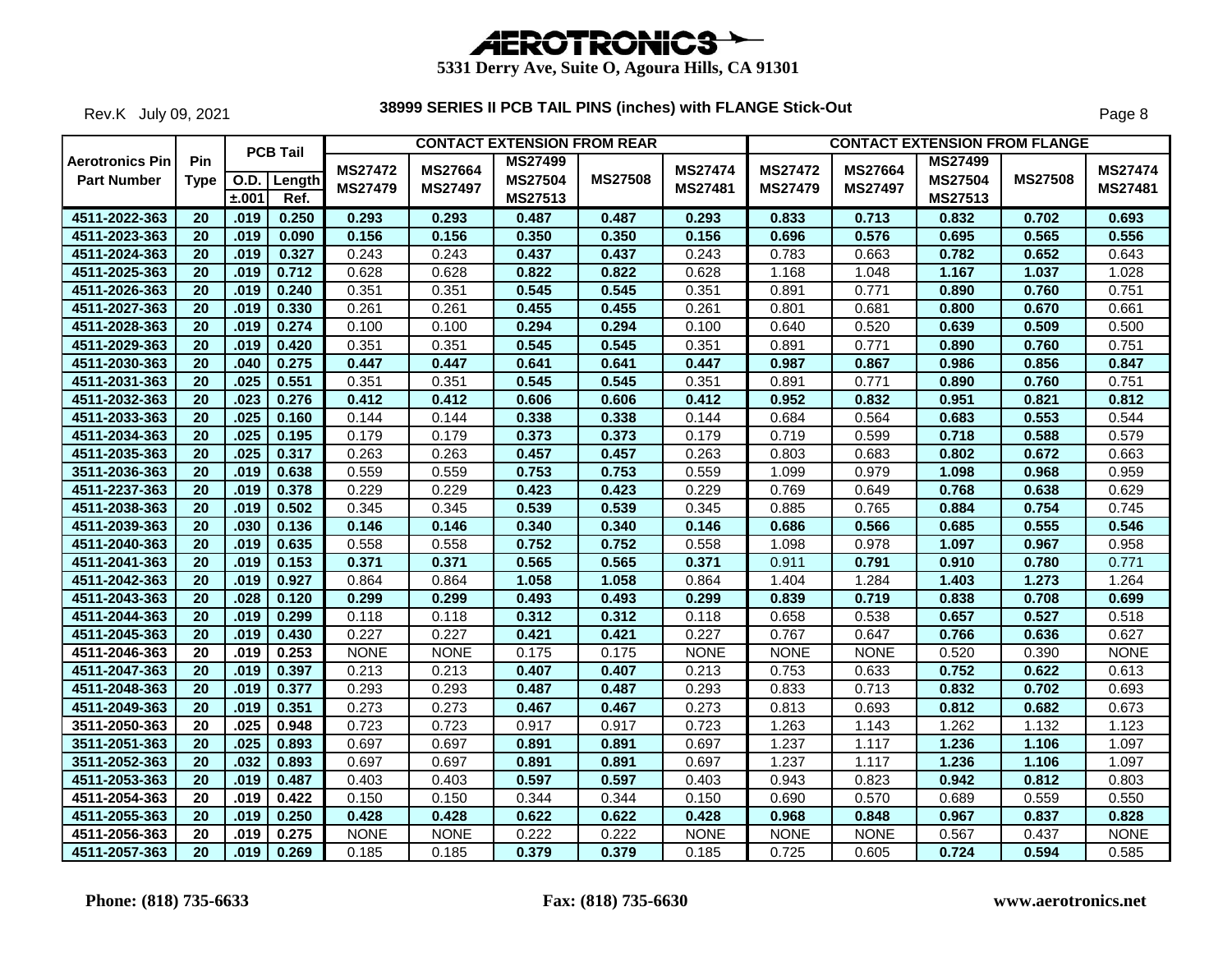

Rev.K July 09, 2021

|                                              |                    |       | <b>PCB Tail</b>       |                                  |                                  | <b>CONTACT EXTENSION FROM REAR</b>   |                |                           |                                  |                                  | <b>CONTACT EXTENSION FROM FLANGE</b>        |                |                           |
|----------------------------------------------|--------------------|-------|-----------------------|----------------------------------|----------------------------------|--------------------------------------|----------------|---------------------------|----------------------------------|----------------------------------|---------------------------------------------|----------------|---------------------------|
| <b>Aerotronics Pin</b><br><b>Part Number</b> | Pin<br><b>Type</b> | ±.001 | O.D.   Length<br>Ref. | <b>MS27472</b><br><b>MS27479</b> | <b>MS27664</b><br><b>MS27497</b> | <b>MS27499</b><br>MS27504<br>MS27513 | <b>MS27508</b> | <b>MS27474</b><br>MS27481 | <b>MS27472</b><br><b>MS27479</b> | <b>MS27664</b><br><b>MS27497</b> | <b>MS27499</b><br><b>MS27504</b><br>MS27513 | <b>MS27508</b> | <b>MS27474</b><br>MS27481 |
| 4511-2058-363                                | 20                 | .019  | 0.242                 | <b>NONE</b>                      | <b>NONE</b>                      | 0.187                                | 0.187          | <b>NONE</b>               | <b>NONE</b>                      | <b>NONE</b>                      | 0.532                                       | 0.402          | <b>NONE</b>               |
| 4511-2059-363                                | $\overline{20}$    | .019  | 0.444                 | 0.375                            | 0.375                            | 0.569                                | 0.569          | 0.375                     | 0.915                            | 0.795                            | 0.914                                       | 0.784          | 0.775                     |
| 3511-2060-363                                | 20                 | .025  | 0.118                 | 0.185                            | 0.185                            | 0.379                                | 0.379          | 0.185                     | 0.725                            | 0.605                            | 0.724                                       | 0.594          | 0.585                     |
| 4511-2061-363                                | 20                 | .025  | 0.138                 | 0.205                            | 0.205                            | 0.399                                | 0.399          | 0.205                     | 0.745                            | 0.625                            | 0.744                                       | 0.614          | 0.605                     |
| 4511-2062-363                                | 20                 | .025  | 0.157                 | 0.224                            | 0.224                            | 0.418                                | 0.418          | 0.224                     | 0.764                            | 0.644                            | 0.763                                       | 0.633          | 0.624                     |
| 4511-2063-363                                | 20                 | .025  | 0.177                 | 0.244                            | 0.244                            | 0.438                                | 0.438          | 0.244                     | 0.784                            | 0.664                            | 0.783                                       | 0.653          | 0.644                     |
| 4511-2064-363                                | $\overline{20}$    | .025  | 0.197                 | 0.264                            | 0.264                            | 0.458                                | 0.458          | 0.264                     | 0.804                            | 0.684                            | 0.803                                       | 0.673          | 0.664                     |
| 4511-2065-363                                | 20                 | .025  | 0.217                 | 0.284                            | 0.284                            | 0.478                                | 0.478          | 0.284                     | 0.824                            | 0.704                            | 0.823                                       | 0.693          | 0.684                     |
| 4511-2066-363                                | 20                 | .025  | 0.236                 | 0.303                            | 0.303                            | 0.497                                | 0.497          | 0.303                     | 0.843                            | 0.723                            | 0.842                                       | 0.712          | 0.703                     |
| 4511-2067-363                                | $\overline{20}$    | .025  | 0.118                 | 0.218                            | 0.218                            | 0.412                                | 0.412          | 0.218                     | 0.758                            | 0.638                            | 0.757                                       | 0.627          | 0.618                     |
| 4511-2068-363                                | 20                 | .025  | 0.138                 | 0.238                            | 0.238                            | 0.432                                | 0.432          | 0.238                     | 0.778                            | 0.658                            | 0.777                                       | 0.647          | 0.638                     |
| 4511-2069-363                                | 20                 | .025  | 0.157                 | 0.257                            | 0.257                            | 0.451                                | 0.451          | 0.257                     | 0.797                            | 0.677                            | 0.796                                       | 0.666          | 0.657                     |
| 4511-2070-363                                | $\overline{20}$    | .025  | 0.177                 | 0.277                            | 0.277                            | 0.471                                | 0.471          | 0.277                     | 0.817                            | 0.697                            | 0.816                                       | 0.686          | 0.677                     |
| 4511-2071-363                                | $\overline{20}$    | .025  | 0.197                 | 0.297                            | 0.297                            | 0.491                                | 0.491          | 0.297                     | 0.837                            | 0.717                            | 0.836                                       | 0.706          | 0.697                     |
| 4511-2072-363                                | 20                 | .025  | 0.217                 | 0.317                            | 0.317                            | 0.511                                | 0.511          | 0.317                     | 0.857                            | 0.737                            | 0.856                                       | 0.726          | 0.717                     |
| 4511-2073-363                                | $\overline{20}$    | .025  | 0.236                 | 0.336                            | 0.336                            | 0.530                                | 0.530          | 0.336                     | 0.876                            | 0.756                            | 0.875                                       | 0.745          | 0.736                     |
| 4511-2074-363                                | $\overline{20}$    | .030  | 0.769                 | 0.614                            | 0.614                            | 0.808                                | 0.808          | 0.614                     | 1.154                            | 1.034                            | 1.153                                       | 1.023          | 1.014                     |
| 4511-2075-363                                | $\overline{20}$    | .039  | 0.280                 | 0.259                            | 0.259                            | 0.453                                | 0.453          | 0.259                     | 0.799                            | 0.679                            | 0.798                                       | 0.668          | 0.659                     |
| 4511-2076-363                                | $\overline{20}$    | .026  | 0.384                 | 0.431                            | 0.431                            | 0.625                                | 0.625          | 0.431                     | 0.971                            | 0.851                            | 0.970                                       | 0.840          | 0.831                     |
| 4511-2077-363                                | 20                 | .019  | 0.642                 | 0.558                            | 0.558                            | 0.752                                | 0.752          | 0.558                     | 1.098                            | 0.978                            | 1.097                                       | 0.967          | 0.958                     |
| 4511-2078-363                                | $\overline{20}$    | .019  | 0.300                 | 0.216                            | 0.216                            | 0.410                                | 0.410          | 0.216                     | 0.756                            | 0.636                            | 0.755                                       | 0.625          | 0.616                     |
| 4511-2079-363                                | $\overline{20}$    | .019  | 0.435                 | 0.351                            | 0.351                            | 0.545                                | 0.545          | 0.351                     | 0.891                            | 0.771                            | 0.890                                       | 0.760          | 0.751                     |
| 4511-2080-363                                | $\overline{20}$    | .025  | 0.237                 | <b>NONE</b>                      | <b>NONE</b>                      | 0.185                                | 0.185          | <b>NONE</b>               | <b>NONE</b>                      | <b>NONE</b>                      | 0.530                                       | 0.400          | <b>NONE</b>               |
| 4511-2081-363                                | 20                 | .025  | 0.242                 | 0.181                            | 0.181                            | 0.375                                | 0.375          | 0.181                     | 0.721                            | 0.601                            | 0.720                                       | 0.590          | 0.581                     |
| 4511-2082-363                                | 20                 | .025  | 0.383                 | 0.111                            | 0.111                            | 0.305                                | 0.305          | 0.111                     | 0.651                            | 0.531                            | 0.650                                       | 0.520          | 0.511                     |
| 4511-2083-363                                | 20                 | .025  | 0.566                 | 0.506                            | 0.506                            | 0.700                                | 0.700          | 0.506                     | 1.046                            | 0.926                            | 1.045                                       | 0.915          | 0.906                     |
| 4511-2084-363                                | 20                 | .025  | 0.945                 | 0.723                            | 0.723                            | 0.917                                | 0.917          | 0.723                     | 1.263                            | 1.143                            | 1.262                                       | 1.132          | 1.123                     |
| 4511-2085-363                                | $\overline{20}$    | .025  | 0.762                 | 0.616                            | 0.616                            | 0.810                                | 0.810          | 0.616                     | 1.156                            | 1.036                            | 1.155                                       | 1.025          | 1.016                     |
| 4511-2086-363                                | 20                 | .025  | 0.320                 | 0.178                            | 0.178                            | 0.372                                | 0.372          | 0.178                     | 0.718                            | 0.598                            | 0.717                                       | 0.587          | 0.578                     |
| 4511-2087-363                                | 20                 | .019  | 0.259                 | <b>NONE</b>                      | <b>NONE</b>                      | 0.204                                | 0.204          | <b>NONE</b>               | <b>NONE</b>                      | <b>NONE</b>                      | 0.549                                       | 0.419          | <b>NONE</b>               |
| 4511-2088-363                                | 20                 | .019  | 0.233                 | 0.092                            | 0.092                            | 0.286                                | 0.286          | 0.092                     | 0.632                            | 0.512                            | 0.631                                       | 0.501          | 0.492                     |
| 4511-2089-363                                | 20                 | .019  | 0.438                 | 0.166                            | 0.166                            | 0.360                                | 0.360          | 0.166                     | 0.706                            | 0.586                            | 0.705                                       | 0.575          | 0.566                     |
| 4511-2090-363                                | 20                 | .019  | 0.213                 | 0.219                            | 0.219                            | 0.413                                | 0.413          | 0.219                     | 0.759                            | 0.639                            | 0.758                                       | 0.628          | 0.619                     |
| 4511-2091-363                                | 20                 | .025  | 0.150                 | 0.218                            | 0.218                            | 0.412                                | 0.412          | 0.218                     | 0.758                            | 0.638                            | 0.757                                       | 0.627          | 0.618                     |
| 3511-2092-363                                | $\overline{20}$    | .025  | 0.490                 | 0.418                            | 0.418                            | 0.612                                | 0.612          | 0.418                     | 0.958                            | 0.838                            | 0.957                                       | 0.827          | 0.818                     |
| 4511-2093-363                                | $\overline{20}$    | .034  | 0.490                 | 0.154                            | 0.154                            | 0.348                                | 0.348          | 0.154                     | 0.694                            | 0.574                            | 0.693                                       | 0.563          | 0.554                     |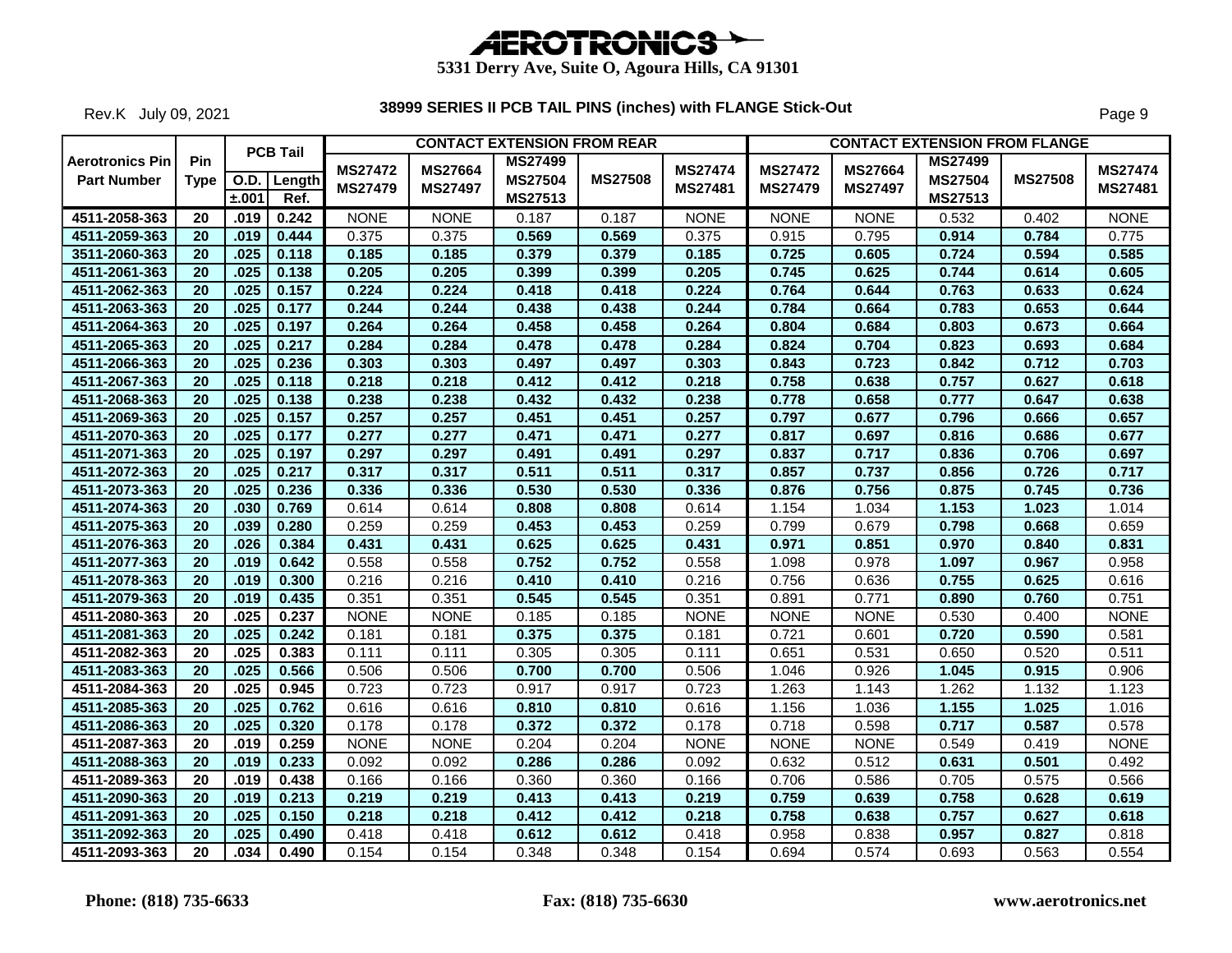

Rev.K July 09, 2021

|                                              |                    |       | <b>PCB Tail</b>       |                                  |                                  | <b>CONTACT EXTENSION FROM REAR</b>          |                |                                  |                                  |                           | <b>CONTACT EXTENSION FROM FLANGE</b>        |                |                           |
|----------------------------------------------|--------------------|-------|-----------------------|----------------------------------|----------------------------------|---------------------------------------------|----------------|----------------------------------|----------------------------------|---------------------------|---------------------------------------------|----------------|---------------------------|
| <b>Aerotronics Pin</b><br><b>Part Number</b> | Pin<br><b>Type</b> | ±.001 | O.D.   Length<br>Ref. | <b>MS27472</b><br><b>MS27479</b> | <b>MS27664</b><br><b>MS27497</b> | <b>MS27499</b><br><b>MS27504</b><br>MS27513 | <b>MS27508</b> | <b>MS27474</b><br><b>MS27481</b> | <b>MS27472</b><br><b>MS27479</b> | MS27664<br><b>MS27497</b> | <b>MS27499</b><br><b>MS27504</b><br>MS27513 | <b>MS27508</b> | <b>MS27474</b><br>MS27481 |
| 4511-2094-363                                | 20                 | .019  | 0.285                 | 0.267                            | 0.267                            | 0.461                                       | 0.461          | 0.267                            | 0.807                            | 0.687                     | 0.806                                       | 0.676          | 0.667                     |
| 4511-2095-363                                | 20                 | .019  | 0.225                 | 0.141                            | 0.141                            | 0.335                                       | 0.335          | 0.141                            | 0.681                            | 0.561                     | 0.680                                       | 0.550          | 0.541                     |
| 4511-2096-363                                | $\overline{20}$    | .019  | 0.512                 | 0.443                            | 0.443                            | 0.637                                       | 0.637          | 0.443                            | 0.983                            | 0.863                     | 0.982                                       | 0.852          | 0.843                     |
| 4511-2097-363                                | 20                 | .019  | 0.559                 | 0.490                            | 0.490                            | 0.684                                       | 0.684          | 0.490                            | 1.030                            | 0.910                     | 1.029                                       | 0.899          | 0.890                     |
| 4511-2098-363                                | $\overline{20}$    | .019  | 0.542                 | 0.458                            | 0.458                            | 0.652                                       | 0.652          | 0.458                            | 0.998                            | 0.878                     | 0.997                                       | 0.867          | 0.858                     |
| 4511-2099-363                                | 20                 | .019  | 0.415                 | 0.258                            | 0.258                            | 0.452                                       | 0.452          | 0.258                            | 0.798                            | 0.678                     | 0.797                                       | 0.667          | 0.658                     |
| 4511-2002E-363                               | $\overline{20}$    | .019  | 0.090                 | 0.168                            | 0.168                            | 0.362                                       | 0.362          | 0.168                            | 0.708                            | 0.588                     | 0.707                                       | 0.577          | 0.568                     |
| 4511-2003E-363                               | $\overline{20}$    | .019  | 0.115                 | 0.168                            | 0.168                            | 0.362                                       | 0.362          | 0.168                            | 0.708                            | 0.588                     | 0.707                                       | 0.577          | 0.568                     |
| 4511-2004E-363                               | 20                 | .019  | 0.261                 | 0.115                            | 0.115                            | 0.309                                       | 0.309          | 0.115                            | 0.655                            | 0.535                     | 0.654                                       | 0.524          | 0.515                     |
| 4511-2005E-363                               | $\overline{20}$    | .019  | 0.285                 | 0.303                            | 0.303                            | 0.497                                       | 0.497          | 0.303                            | 0.843                            | 0.723                     | 0.842                                       | 0.712          | 0.703                     |
| 4511-2006E-363                               | 20                 | .019  | 0.271                 | 0.319                            | 0.319                            | 0.513                                       | 0.513          | 0.319                            | 0.859                            | 0.739                     | 0.858                                       | 0.728          | 0.719                     |
| 4511-2007E-363                               | 20                 | .019  | 0.545                 | 0.293                            | 0.293                            | 0.487                                       | 0.487          | 0.293                            | 0.833                            | 0.713                     | 0.832                                       | 0.702          | 0.693                     |
| 4511-2008E-363                               | $\overline{20}$    | .019  | 0.295                 | 0.473                            | 0.473                            | 0.667                                       | 0.667          | 0.473                            | 1.013                            | 0.893                     | 1.012                                       | 0.882          | 0.873                     |
| 4511-2010E-363                               | $\overline{20}$    | .019  | 0.220                 | 0.428                            | 0.428                            | 0.622                                       | 0.622          | 0.428                            | 0.968                            | 0.848                     | 0.967                                       | 0.837          | 0.828                     |
| 4511-2011E-363                               | $\overline{20}$    | .019  | 0.095                 | 0.638                            | 0.638                            | 0.832                                       | 0.832          | 0.638                            | 1.178                            | 1.058                     | 1.177                                       | 1.047          | 1.038                     |
| 4511-2012E-363                               | 20                 | .019  | 0.333                 | 0.081                            | 0.081                            | 0.275                                       | 0.275          | 0.081                            | 0.621                            | 0.501                     | 0.620                                       | 0.490          | 0.481                     |
| 4511-2013E-363                               | 20                 | .040  | 0.250                 | 0.047                            | 0.467                            | 0.661                                       | 0.661          | 0.467                            | 0.587                            | 0.887                     | 1.006                                       | 0.876          | 0.867                     |
| 4511-1600-364                                | 16                 | .062  | 0.548                 | 0.352                            | 0.352                            | 0.546                                       | 0.546          | 0.352                            | 0.892                            | 0.772                     | 0.891                                       | 0.761          | 0.752                     |
| 4511-1601-364                                | 16                 | .062  | 0.342                 | 0.341                            | 0.341                            | 0.535                                       | 0.535          | 0.341                            | 0.881                            | 0.761                     | 0.880                                       | 0.750          | 0.741                     |
| 4511-1602-364                                | 16                 | .062  | 0.307                 | 0.063                            | 0.063                            | 0.257                                       | 0.257          | 0.063                            | 0.603                            | 0.483                     | 0.602                                       | 0.472          | 0.463                     |
| 4511-1603-364                                | 16                 | .048  | 0.547                 | 0.351                            | 0.351                            | 0.545                                       | 0.545          | 0.351                            | 0.891                            | 0.771                     | 0.890                                       | 0.760          | 0.751                     |
| 4511-1604-364                                | 16                 | .062  | 0.387                 | 0.113                            | 0.113                            | 0.307                                       | 0.307          | 0.113                            | 0.653                            | 0.533                     | 0.652                                       | 0.522          | 0.513                     |
| 4511-1605-364                                | 16                 | .057  | 0.118                 | 0.362                            | 0.362                            | 0.556                                       | 0.556          | 0.362                            | 0.902                            | 0.782                     | 0.901                                       | 0.771          | 0.762                     |
| 4511-1606-364                                | $\overline{16}$    | .050  | 0.170                 | 0.283                            | 0.283                            | 0.477                                       | 0.477          | 0.283                            | 0.823                            | 0.703                     | 0.822                                       | 0.692          | 0.683                     |
| 4511-1607-364                                | 16                 | .062  | 0.752                 | 0.607                            | 0.607                            | 0.801                                       | 0.801          | 0.607                            | 1.147                            | 1.027                     | 1.146                                       | 1.016          | 1.007                     |
| 4511-1608-364                                | 16                 | .062  | 0.090                 | 0.156                            | 0.156                            | 0.350                                       | 0.350          | 0.156                            | 0.696                            | 0.576                     | 0.695                                       | 0.565          | 0.556                     |
| 4511-1609-364                                | 16                 | .062  | 0.548                 | 0.451                            | 0.451                            | 0.645                                       | 0.645          | 0.451                            | 0.991                            | 0.871                     | 0.990                                       | 0.860          | 0.851                     |
| 4511-1610-364                                | 16                 | .025  | 0.436                 | 0.352                            | 0.352                            | 0.546                                       | 0.546          | 0.352                            | 0.892                            | 0.772                     | 0.891                                       | 0.761          | 0.752                     |
| 4511-1611-364                                | 16                 | .025  | 0.165                 | 0.144                            | 0.144                            | 0.338                                       | 0.338          | 0.144                            | 0.684                            | 0.564                     | 0.683                                       | 0.553          | 0.544                     |
| 4511-1612-364                                | 16                 | .025  | 0.200                 | 0.179                            | 0.179                            | 0.373                                       | 0.373          | 0.179                            | 0.719                            | 0.599                     | 0.718                                       | 0.588          | 0.579                     |
| 4511-1613-364                                | 16                 | .025  | 0.238                 | 0.217                            | 0.217                            | 0.411                                       | 0.411          | 0.217                            | 0.757                            | 0.637                     | 0.756                                       | 0.626          | 0.617                     |
| 4511-1614-364                                | 16                 | .062  | 0.225                 | <b>NONE</b>                      | <b>NONE</b>                      | 0.147                                       | 0.147          | <b>NONE</b>                      | <b>NONE</b>                      | <b>NONE</b>               | 0.492                                       | 0.362          | <b>NONE</b>               |
| 4511-1615-364                                | 16                 | .062  | 0.254                 | <b>NONE</b>                      | <b>NONE</b>                      | 0.204                                       | 0.204          | <b>NONE</b>                      | <b>NONE</b>                      | <b>NONE</b>               | 0.549                                       | 0.419          | <b>NONE</b>               |
| 4511-1618-364                                | 16                 | .025  | 0.085                 | 0.223                            | 0.223                            | 0.417                                       | 0.417          | 0.223                            | 0.763                            | 0.643                     | 0.762                                       | 0.632          | 0.623                     |
| 4511-1620-364                                | 16                 | .040  | 0.548                 | 0.259                            | 0.259                            | 0.453                                       | 0.453          | 0.259                            | 0.799                            | 0.679                     | 0.798                                       | 0.668          | 0.659                     |
| 4511-1621-364                                | 16                 | .040  | 0.629                 | 0.340                            | 0.340                            | 0.534                                       | 0.534          | 0.340                            | 0.880                            | 0.760                     | 0.879                                       | 0.749          | 0.740                     |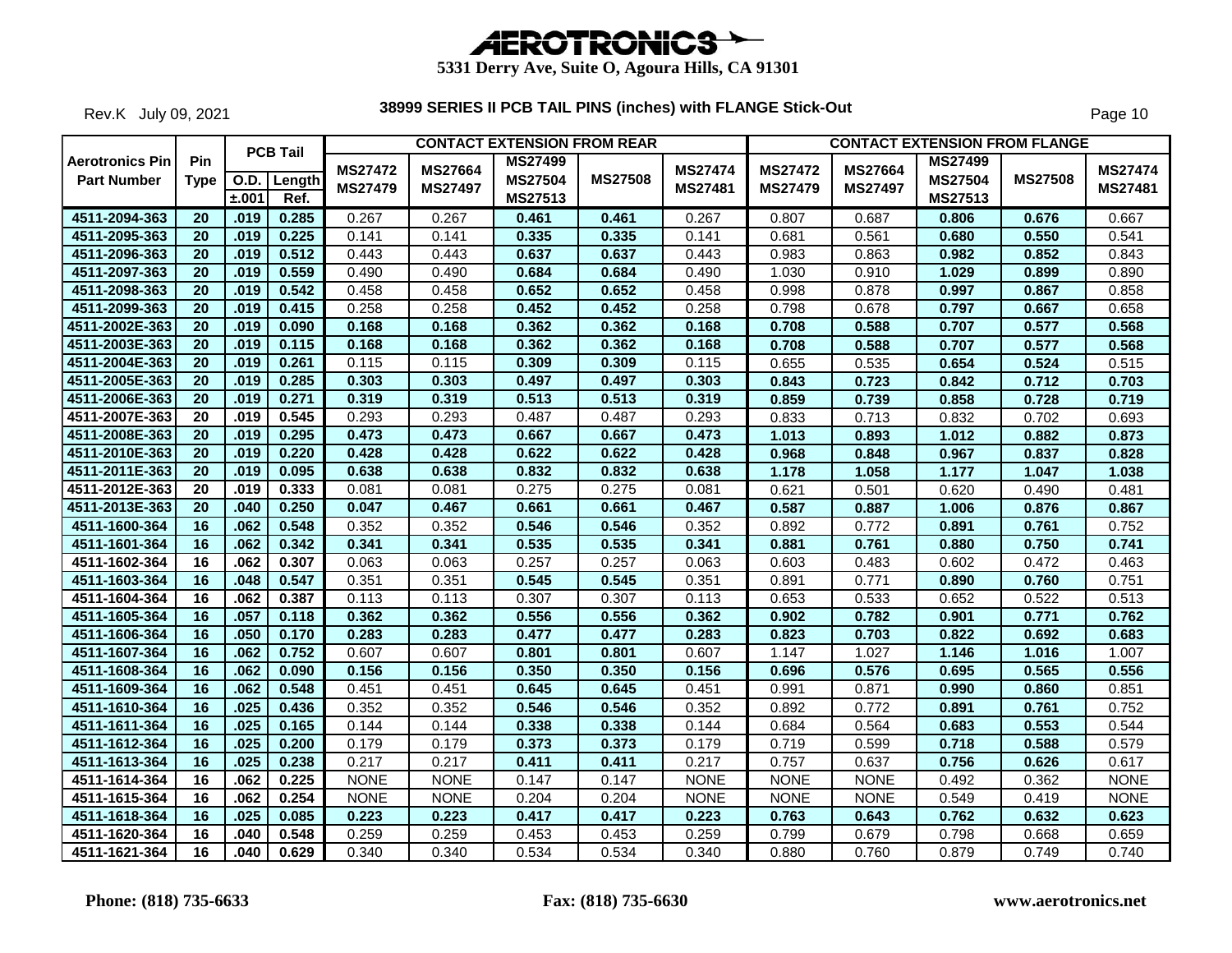

Rev.K July 09, 2021

|                                              |                    |       | <b>PCB Tail</b>       |                                  |                                  | <b>CONTACT EXTENSION FROM REAR</b>          |                |                           |                                  |                                  |                                             | <b>CONTACT EXTENSION FROM FLANGE</b> |                           |
|----------------------------------------------|--------------------|-------|-----------------------|----------------------------------|----------------------------------|---------------------------------------------|----------------|---------------------------|----------------------------------|----------------------------------|---------------------------------------------|--------------------------------------|---------------------------|
| <b>Aerotronics Pin</b><br><b>Part Number</b> | Pin<br><b>Type</b> | ±.001 | O.D.   Length<br>Ref. | <b>MS27472</b><br><b>MS27479</b> | <b>MS27664</b><br><b>MS27497</b> | <b>MS27499</b><br><b>MS27504</b><br>MS27513 | <b>MS27508</b> | <b>MS27474</b><br>MS27481 | <b>MS27472</b><br><b>MS27479</b> | <b>MS27664</b><br><b>MS27497</b> | <b>MS27499</b><br><b>MS27504</b><br>MS27513 | <b>MS27508</b>                       | <b>MS27474</b><br>MS27481 |
| 4511-1630-364                                | 16                 | .035  | 0.135                 | <b>NONE</b>                      | <b>NONE</b>                      | 0.150                                       | 0.150          | <b>NONE</b>               | <b>NONE</b>                      | <b>NONE</b>                      | 0.495                                       | 0.365                                | <b>NONE</b>               |
| 4511-1640-364                                | 16                 | .062  | 0.118                 | 0.185                            | 0.185                            | 0.379                                       | 0.379          | 0.185                     | 0.725                            | 0.605                            | 0.724                                       | 0.594                                | 0.585                     |
| 4511-1641-364                                | 16                 | .062  | 0.138                 | 0.205                            | 0.205                            | 0.399                                       | 0.399          | 0.205                     | 0.745                            | 0.625                            | 0.744                                       | 0.614                                | 0.605                     |
| 4511-1642-364                                | 16                 | .062  | 0.157                 | 0.224                            | 0.224                            | 0.418                                       | 0.418          | 0.224                     | 0.764                            | 0.644                            | 0.763                                       | 0.633                                | 0.624                     |
| 4511-1643-364                                | 16                 | .062  | 0.177                 | 0.244                            | 0.244                            | 0.438                                       | 0.438          | 0.244                     | 0.784                            | 0.664                            | 0.783                                       | 0.653                                | 0.644                     |
| 4511-1644-364                                | 16                 | .062  | 0.197                 | 0.264                            | 0.264                            | 0.458                                       | 0.458          | 0.264                     | 0.804                            | 0.684                            | 0.803                                       | 0.673                                | 0.664                     |
| 4511-1645-364                                | 16                 | .062  | 0.217                 | 0.284                            | 0.284                            | 0.478                                       | 0.478          | 0.284                     | 0.824                            | 0.704                            | 0.823                                       | 0.693                                | 0.684                     |
| 4511-1646-364                                | 16                 | .062  | 0.236                 | 0.303                            | 0.303                            | 0.497                                       | 0.497          | 0.303                     | 0.843                            | 0.723                            | 0.842                                       | 0.712                                | 0.703                     |
| 4511-1647-364                                | 16                 | .062  | 0.118                 | 0.218                            | 0.218                            | 0.412                                       | 0.412          | 0.218                     | 0.758                            | 0.638                            | 0.757                                       | 0.627                                | 0.618                     |
| 4511-1648-364                                | 16                 | .062  | 0.138                 | 0.238                            | 0.238                            | 0.432                                       | 0.432          | 0.238                     | 0.778                            | 0.658                            | 0.777                                       | 0.647                                | 0.638                     |
| 4511-1649-364                                | 16                 | .062  | 0.157                 | 0.257                            | 0.257                            | 0.451                                       | 0.451          | 0.257                     | 0.797                            | 0.677                            | 0.796                                       | 0.666                                | 0.657                     |
| 4511-1650-364                                | 16                 | .062  | 0.177                 | 0.277                            | 0.277                            | 0.471                                       | 0.471          | 0.277                     | 0.817                            | 0.697                            | 0.816                                       | 0.686                                | 0.677                     |
| 4511-1651-364                                | 16                 | .062  | 0.197                 | 0.297                            | 0.297                            | 0.491                                       | 0.491          | 0.297                     | 0.837                            | 0.717                            | 0.836                                       | 0.706                                | 0.697                     |
| 4511-1652-364                                | 16                 | .062  | 0.217                 | 0.317                            | 0.317                            | 0.511                                       | 0.511          | 0.317                     | 0.857                            | 0.737                            | 0.856                                       | 0.726                                | 0.717                     |
| 4511-1653-364                                | 16                 | .062  | 0.236                 | 0.336                            | 0.336                            | 0.530                                       | 0.530          | 0.336                     | 0.876                            | 0.756                            | 0.875                                       | 0.745                                | 0.736                     |
| 4511-1654-364                                | 16                 | .048  | 0.893                 | 0.697                            | 0.697                            | 0.891                                       | 0.891          | 0.697                     | 1.237                            | 1.117                            | 1.236                                       | 1.106                                | 1.097                     |
| 4511-1655-364                                | 16                 | .060  | 0.769                 | 0.614                            | 0.614                            | 0.808                                       | 0.808          | 0.614                     | 1.154                            | 1.034                            | 1.153                                       | 1.023                                | 1.014                     |
| 4511-1656-364                                | 16                 | .062  | 0.301                 | 0.229                            | 0.229                            | 0.423                                       | 0.423          | 0.229                     | 0.769                            | 0.649                            | 0.768                                       | 0.638                                | 0.629                     |
| 4511-1657-364                                | 16                 | .062  | 0.434                 | 0.266                            | 0.266                            | 0.460                                       | 0.460          | 0.266                     | 0.806                            | 0.686                            | 0.805                                       | 0.675                                | 0.666                     |
| 4511-1658-364                                | $\overline{16}$    | .039  | 0.120                 | 0.299                            | 0.299                            | 0.493                                       | 0.493          | 0.299                     | 0.839                            | 0.719                            | 0.838                                       | 0.708                                | 0.699                     |
| 4511-1659-364                                | $\overline{16}$    | .062  | 0.280                 | 0.281                            | 0.281                            | 0.475                                       | 0.475          | 0.281                     | 0.821                            | 0.701                            | 0.820                                       | 0.690                                | 0.681                     |
| 4511-1660-364                                | 16                 | .062  | 0.213                 | 0.219                            | 0.219                            | 0.413                                       | 0.413          | 0.219                     | 0.759                            | 0.639                            | 0.758                                       | 0.628                                | 0.619                     |
| 4511-1661-364                                | 16                 | .062  | 0.413                 | 0.225                            | 0.225                            | 0.419                                       | 0.419          | 0.225                     | 0.765                            | 0.645                            | 0.764                                       | 0.634                                | 0.625                     |
| 4511-1662-364                                | 16                 | .062  | 0.239                 | 0.051                            | 0.051                            | 0.245                                       | 0.245          | 0.051                     | 0.591                            | 0.471                            | 0.590                                       | 0.460                                | 0.451                     |
| 4511-1663-364                                | 16                 | .062  | 0.428                 | 0.239                            | 0.239                            | 0.433                                       | 0.433          | 0.239                     | 0.779                            | 0.659                            | 0.778                                       | 0.648                                | 0.639                     |
| 4511-1664-364                                | 16                 | .062  | 0.179                 | <b>NONE</b>                      | <b>NONE</b>                      | 0.177                                       | 0.177          | <b>NONE</b>               | <b>NONE</b>                      | <b>NONE</b>                      | 0.522                                       | 0.392                                | <b>NONE</b>               |
| 4511-1665-364                                | 16                 | .062  | 0.653                 | 0.457                            | 0.457                            | 0.651                                       | 0.651          | 0.457                     | 0.997                            | 0.877                            | 0.996                                       | 0.866                                | 0.857                     |
| 4511-1666-364                                | 16                 | .062  | 0.420                 | 0.351                            | 0.351                            | 0.545                                       | 0.545          | 0.351                     | 0.891                            | 0.771                            | 0.890                                       | 0.760                                | 0.751                     |
| 4511-1667-364                                | 16                 | .062  | 0.330                 | 0.261                            | 0.261                            | 0.455                                       | 0.455          | 0.261                     | 0.801                            | 0.681                            | 0.800                                       | 0.670                                | 0.661                     |
| 4511-1668-364                                | 16                 | .062  | 0.247                 | 0.080                            | 0.080                            | 0.274                                       | 0.274          | 0.080                     | 0.620                            | 0.500                            | 0.619                                       | 0.489                                | 0.480                     |
| 4511-1669-364                                | 16                 | .062  | 0.502                 | 0.345                            | 0.345                            | 0.539                                       | 0.539          | 0.345                     | 0.885                            | 0.765                            | 0.884                                       | 0.754                                | 0.745                     |
| 4511-1670-364                                | 16                 | .062  | 0.635                 | 0.558                            | 0.558                            | 0.752                                       | 0.752          | 0.558                     | 1.098                            | 0.978                            | 1.097                                       | 0.967                                | 0.958                     |
| 4511-1671-364                                | 16                 | .062  | 0.267                 | 0.073                            | 0.073                            | 0.267                                       | 0.267          | 0.073                     | 0.613                            | 0.493                            | 0.612                                       | 0.482                                | 0.473                     |
| 4511-1672-364                                | 16                 | .062  | 0.573                 | 0.505                            | 0.505                            | 0.699                                       | 0.699          | 0.505                     | 1.045                            | 0.925                            | 1.044                                       | 0.914                                | 0.905                     |
| 4511-1673-364                                | 16                 | .062  | 0.250                 | 0.428                            | 0.428                            | 0.622                                       | 0.622          | 0.428                     | 0.968                            | 0.848                            | 0.967                                       | 0.837                                | 0.828                     |
| 4511-1674-364                                | $\overline{16}$    | .062  | 0.378                 | 0.232                            | 0.232                            | 0.426                                       | 0.426          | 0.232                     | 0.772                            | 0.652                            | 0.771                                       | 0.641                                | 0.632                     |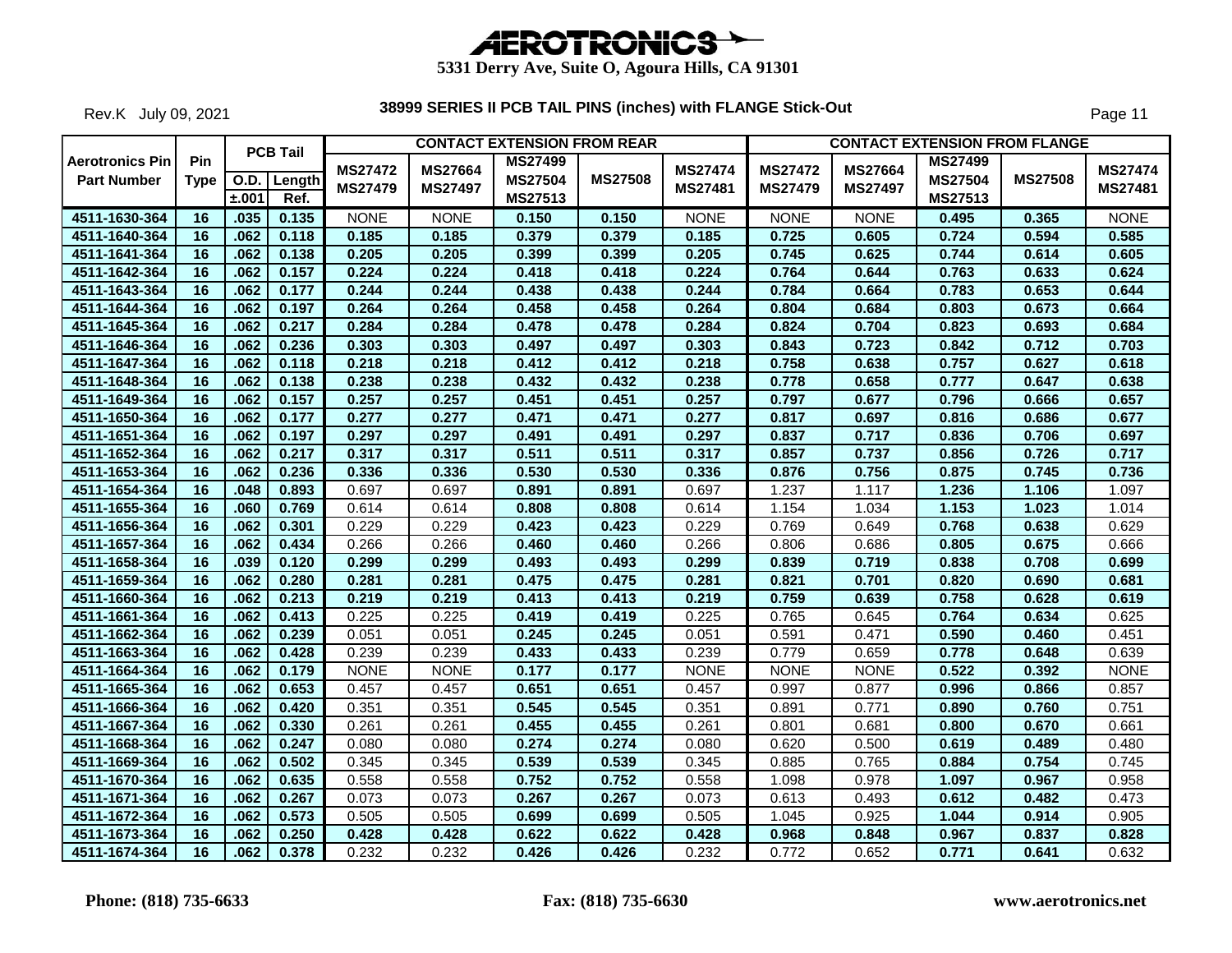

Rev.K July 09, 2021

|                                              |                    |       | <b>PCB Tail</b> |                |                | <b>CONTACT EXTENSION FROM REAR</b> |                |                |                |                | <b>CONTACT EXTENSION FROM FLANGE</b> |                |                |
|----------------------------------------------|--------------------|-------|-----------------|----------------|----------------|------------------------------------|----------------|----------------|----------------|----------------|--------------------------------------|----------------|----------------|
| <b>Aerotronics Pin</b><br><b>Part Number</b> | Pin<br><b>Type</b> |       | O.D.   Length   | <b>MS27472</b> | <b>MS27664</b> | <b>MS27499</b><br><b>MS27504</b>   | <b>MS27508</b> | <b>MS27474</b> | <b>MS27472</b> | MS27664        | <b>MS27499</b><br><b>MS27504</b>     | <b>MS27508</b> | <b>MS27474</b> |
|                                              |                    | ±.001 | Ref.            | <b>MS27479</b> | <b>MS27497</b> | MS27513                            |                | MS27481        | <b>MS27479</b> | <b>MS27497</b> | MS27513                              |                | MS27481        |
| 4511-1675-364                                | 16                 | .062  | 0.315           | 0.158          | 0.158          | 0.352                              | 0.352          | 0.158          | 0.698          | 0.578          | 0.697                                | 0.567          | 0.558          |
| 4511-1676-364                                | 16                 | .062  | 0.380           | 0.559          | 0.559          | 0.753                              | 0.753          | 0.559          | 1.099          | 0.979          | 1.098                                | 0.968          | 0.959          |
| 4511-1677-364                                | 16                 | .062  | 0.450           | 0.293          | 0.293          | 0.487                              | 0.487          | 0.293          | 0.833          | 0.713          | 0.832                                | 0.702          | 0.693          |
| 4511-1678-364                                | 16                 | .062  | 0.322           | 0.128          | 0.128          | 0.322                              | 0.322          | 0.128          | 0.668          | 0.548          | 0.667                                | 0.537          | 0.528          |
| 4511-1679-364                                | 16                 | .062  | 0.385           | <b>NONE</b>    | <b>NONE</b>    | 0.223                              | 0.223          | <b>NONE</b>    | <b>NONE</b>    | <b>NONE</b>    | 0.568                                | 0.438          | <b>NONE</b>    |
| 4511-1680-364                                | 16                 | .062  | 0.522           | 0.376          | 0.376          | 0.570                              | 0.570          | 0.376          | 0.916          | 0.796          | 0.915                                | 0.785          | 0.776          |
| 4511-1681-364                                | $\overline{16}$    | .062  | 0.395           | 0.201          | 0.201          | 0.395                              | 0.395          | 0.201          | 0.741          | 0.621          | 0.740                                | 0.610          | 0.601          |
| 4511-1682-364                                | 16                 | .062  | 0.301           | 0.234          | 0.234          | 0.428                              | 0.428          | 0.234          | 0.774          | 0.654          | 0.773                                | 0.643          | 0.634          |
| 4511-1683-364                                | 16                 | .062  | 0.445           | 0.251          | 0.251          | 0.445                              | 0.445          | 0.251          | 0.791          | 0.671          | 0.790                                | 0.660          | 0.651          |
| 4511-1684-364                                | 16                 | .062  | 0.852           | 0.790          | 0.790          | 0.984                              | 0.984          | 0.790          | 1.330          | 1.210          | 1.329                                | 1.199          | 1.190          |
| 4511-1685-364                                | 16                 | .062  | 0.397           | 0.313          | 0.313          | 0.507                              | 0.507          | 0.313          | 0.853          | 0.733          | 0.852                                | 0.722          | 0.713          |
| 4511-1686-364                                | 16                 | .062  | 0.945           | 0.723          | 0.723          | 0.917                              | 0.917          | 0.723          | 1.263          | 1.143          | 1.262                                | 1.132          | 1.123          |
| 4511-1687-364                                | 16                 | .062  | 0.813           | 0.744          | 0.744          | 0.938                              | 0.938          | 0.744          | 1.284          | 1.164          | 1.283                                | 1.153          | 1.144          |
| 4511-1688-364                                | 16                 | .062  | 0.512           | 0.443          | 0.443          | 0.637                              | 0.637          | 0.443          | 0.983          | 0.863          | 0.982                                | 0.852          | 0.843          |
| 4511-1689-364                                | 16                 | .062  | 0.190           | 0.209          | 0.209          | 0.403                              | 0.403          | 0.209          | 0.749          | 0.629          | 0.748                                | 0.618          | 0.609          |
| 4511-1690-364                                | $\overline{16}$    | .054  | 0.138           | 0.154          | 0.154          | 0.348                              | 0.348          | 0.154          | 0.694          | 0.574          | 0.693                                | 0.563          | 0.554          |
| 4511-1691-364                                | 16                 | .040  | 0.200           | 0.176          | 0.176          | 0.370                              | 0.370          | 0.176          | 0.716          | 0.596          | 0.715                                | 0.585          | 0.576          |
| 4511-1692-364                                | 16                 | .062  | 0.250           | 0.467          | 0.467          | 0.661                              | 0.661          | 0.047          | 1.007          | 0.887          | 1.006                                | 0.876          | 0.447          |
| 4511-1200-365                                | 12                 | .081  | 0.643           | 0.351          | 0.351          | 0.545                              | 0.545          | 0.351          | 0.891          | 0.771          | 0.890                                | 0.760          | 0.751          |
| 4511-1201-365                                | 12                 | .081  | 0.473           | 0.181          | 0.181          | 0.375                              | 0.375          | 0.181          | 0.721          | 0.601          | 0.720                                | 0.590          | 0.581          |
| 4511-1202-365                                | $\overline{12}$    | .081  | 0.243           | <b>NONE</b>    | <b>NONE</b>    | 0.145                              | 0.145          | <b>NONE</b>    | <b>NONE</b>    | <b>NONE</b>    | 0.490                                | 0.360          | <b>NONE</b>    |
| 4511-1203-365                                | 12                 | .081  | 0.523           | 0.231          | 0.231          | 0.425                              | 0.425          | 0.231          | 0.771          | 0.651          | 0.770                                | 0.640          | 0.631          |
| 4511-1204-365                                | $\overline{12}$    | .081  | 0.157           | 0.214          | 0.214          | 0.408                              | 0.408          | 0.214          | 0.754          | 0.634          | 0.753                                | 0.623          | 0.614          |
| 4511-1205-365                                | 12                 | .081  | 0.213           | 0.338          | 0.338          | 0.532                              | 0.532          | 0.338          | 0.878          | 0.758          | 0.877                                | 0.747          | 0.738          |
| 4511-1206-365                                | 12                 | .081  | 0.244           | 0.299          | 0.299          | 0.493                              | 0.493          | 0.299          | 0.839          | 0.719          | 0.838                                | 0.708          | 0.699          |
| 4511-1207-365                                | 12                 | .081  | .880            | 0.583          | 0.583          | 0.777                              | 0.777          | 0.583          | 1.123          | 1.003          | 1.122                                | 0.992          | 0.983          |
| 4511-1208-365                                | 12                 | .080  | .706            | 0.460          | 0.460          | 0.654                              | 0.654          | 0.460          | 1.000          | 0.880          | 0.999                                | 0.869          | 0.860          |
| 4511-1210-365                                | $\overline{12}$    | .081  | 0.145           | 0.144          | 0.144          | 0.338                              | 0.338          | 0.144          | 0.684          | 0.564          | 0.683                                | 0.553          | 0.544          |
| 4511-1211-365                                | 12                 | .081  | 0.180           | 0.179          | 0.179          | 0.373                              | 0.373          | 0.179          | 0.719          | 0.599          | 0.718                                | 0.588          | 0.579          |
| 4511-1230-365                                | 12                 | .081  | 0.300           | 0.524          | 0.524          | 0.718                              | 0.718          | 0.524          | 1.064          | 0.944          | 1.063                                | 0.933          | 0.924          |
| 4511-1231-365                                | 12                 | .081  | 0.590           | 0.596          | 0.596          | 0.790                              | 0.790          | 0.596          | 1.136          | 1.016          | 1.135                                | 1.005          | 0.996          |
| 4511-1240-365                                | 12                 | .081  | 0.118           | 0.185          | 0.185          | 0.379                              | 0.379          | 0.185          | 0.725          | 0.605          | 0.724                                | 0.594          | 0.585          |
| 4511-1241-365                                | 12                 | .081  | 0.138           | 0.205          | 0.205          | 0.399                              | 0.399          | 0.205          | 0.745          | 0.625          | 0.744                                | 0.614          | 0.605          |
| 4511-1242-365                                | 12                 | .081  | 0.157           | 0.224          | 0.224          | 0.418                              | 0.418          | 0.224          | 0.764          | 0.644          | 0.763                                | 0.633          | 0.624          |
| 4511-1243-365                                | $\overline{12}$    | .081  | 0.177           | 0.244          | 0.244          | 0.438                              | 0.438          | 0.244          | 0.784          | 0.664          | 0.783                                | 0.653          | 0.644          |
| 4511-1244-365                                | $\overline{12}$    | .081  | 0.197           | 0.264          | 0.264          | 0.458                              | 0.458          | 0.264          | 0.804          | 0.684          | 0.803                                | 0.673          | 0.664          |